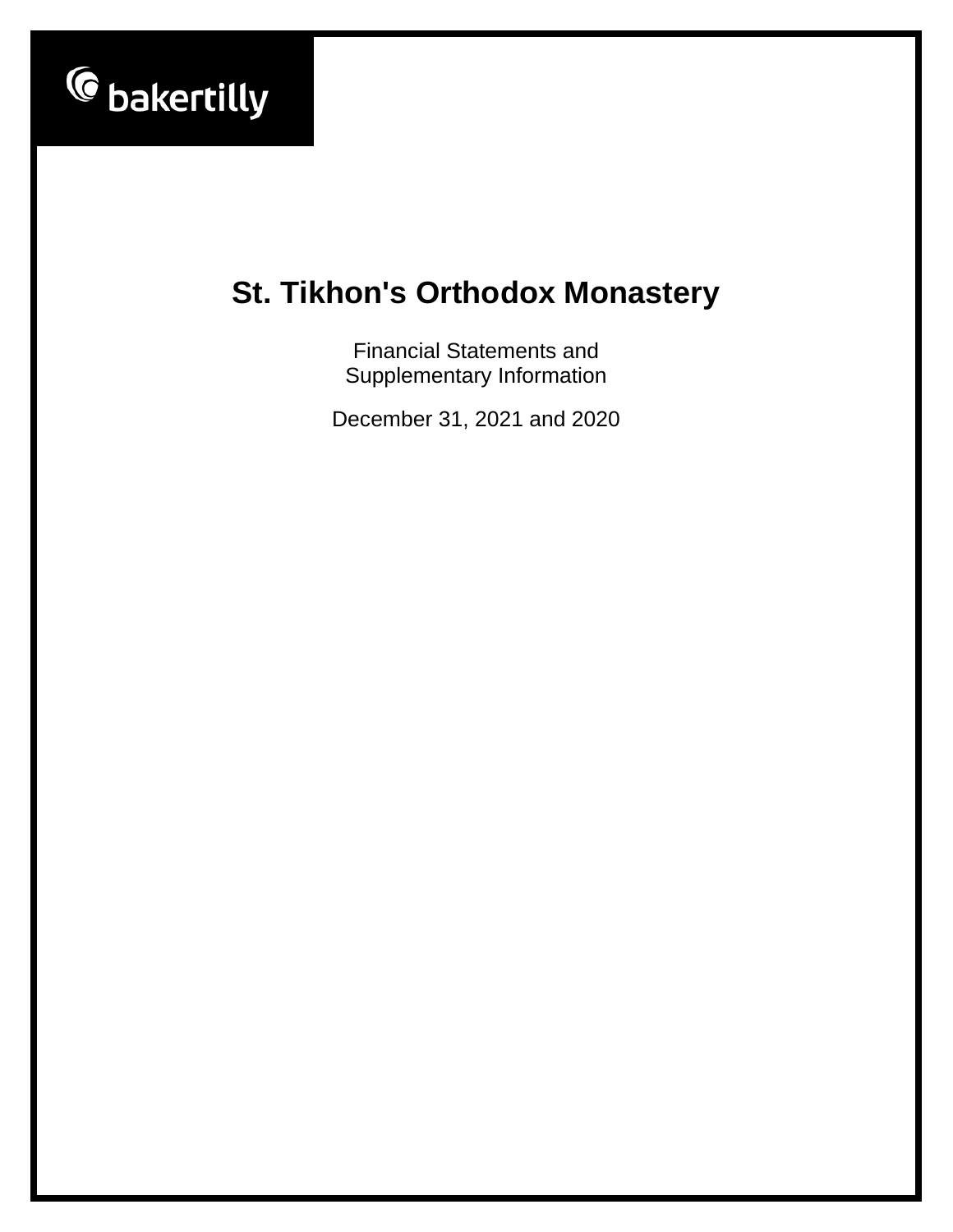Table of Contents December 31, 2021 and 2020

|                                                                             | Page           |
|-----------------------------------------------------------------------------|----------------|
| <b>Independent Accountants' Review Report</b>                               |                |
| <b>Financial Statements</b>                                                 |                |
| <b>Statements of Financial Position</b>                                     | 3              |
| <b>Statements of Activities</b>                                             | $\overline{4}$ |
| <b>Statements of Cash Flows</b>                                             | 5              |
| Notes to Financial Statements                                               | 6              |
| <b>Supplementary Information</b>                                            |                |
| Schedules of Financial Position by Department                               | 14             |
| Schedules of Activities by Department                                       | 16             |
| Schedules of Operating, Personnel and Administrative Expenses by Department | 18             |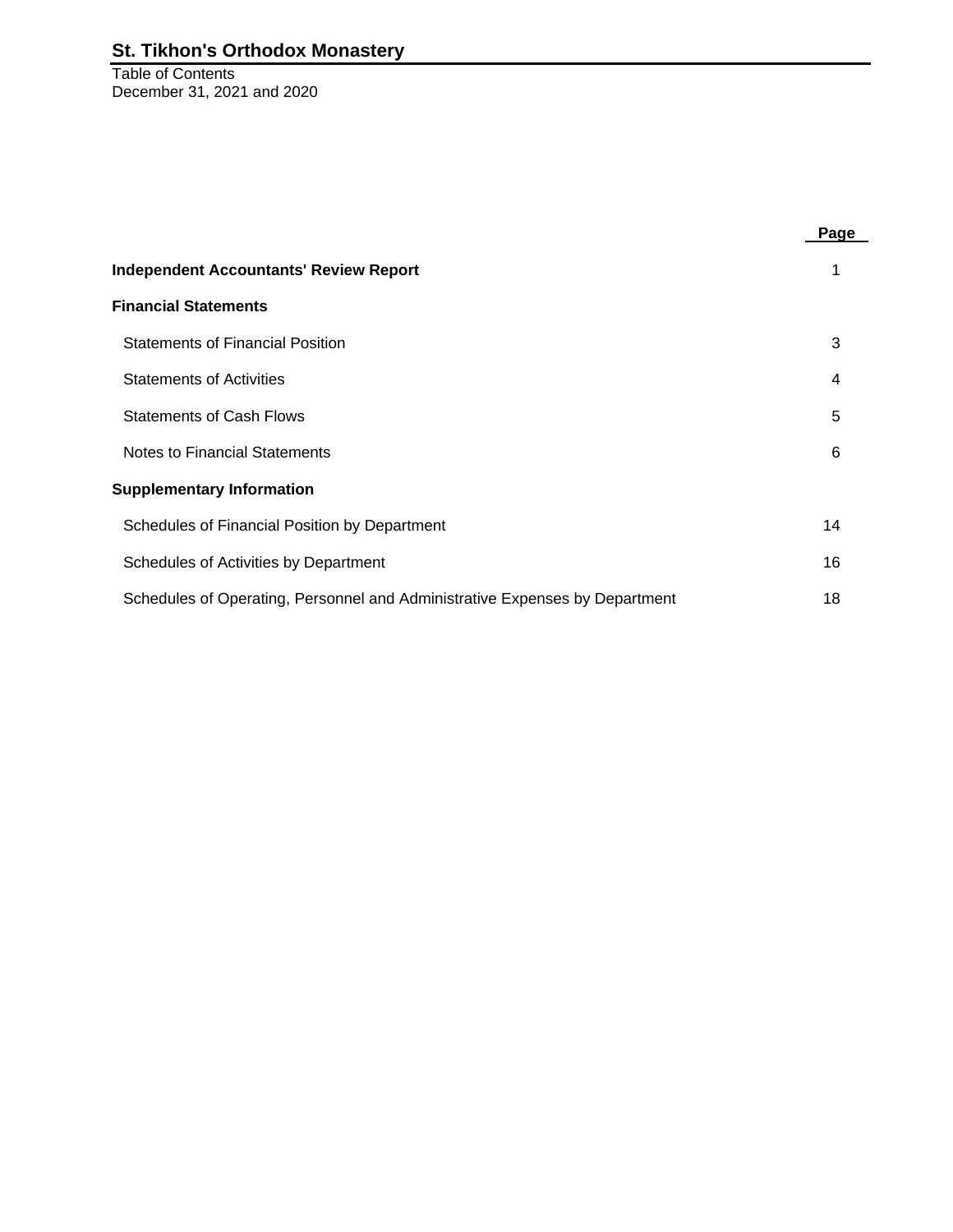

## **Independent Accountants' Review Report**

To the Board of Directors of St. Tikhon's Orthodox Monastery

We have reviewed the accompanying financial statements of St. Tikhon's Orthodox Monastery, which comprise the statement of financial position as of December 31, 2021, and the related statements of activities and cash flows for the years then ended, and the related notes to the financial statements. A review includes primarily applying analytical procedures to management's financial data and making inquiries of management. A review is substantially less in scope than an audit, the objective of which is the expression of an opinion regarding the financial statements as a whole. Accordingly, we do not express such an opinion.

#### **Management's Responsibility for the Financial Statements**

Management is responsible for the preparation and fair presentation of these financial statements in accordance with accounting principles generally accepted in the United States of America; this includes the design, implementation and maintenance of internal control relevant to the preparation and fair presentation of financial statements that are free from material misstatement whether due to fraud or error.

#### **Accountants' Responsibility**

Our responsibility is to conduct the review engagements in accordance with Statements on Standards for Accounting and Review Services promulgated by the Accounting and Review Services Committee of the AICPA. Those standards require us to perform procedures to obtain limited assurance as a basis for reporting whether we are aware of any material modifications that should be made to the financial statements for them to be in accordance with accounting principles generally accepted in the United States of America. We believe that the results of our procedures provide a reasonable basis for our conclusion.

We are required to be independent of St. Tikhon's Orthodox Monastery and to meet our other ethical responsibilities, in accordance with the relevant ethical requirements related to our reviews.

#### **Accountants' Conclusion**

Based on our reviews, except for the issue noted in the Known Departure From Accounting Principles Generally Accepted in the United States of America paragraph, we are not aware of any material modifications that should be made to the accompanying financial statements in order for them to be in accordance with accounting principles generally accepted in the United States of America.

#### **Known Departure From Accounting Principles Generally Accepted in the United States of America**

As disclosed in Note 1 to the financial statements, accounting principles generally accepted in the United States of America require that revenue from exchange transactions is recorded as contract obligations until the performance obligation is satisfied through performance of interment services. Management has informed us that revenue from the sale of cemetery property is recognized when received. Management has not determined the effects of this departure from accounting principles generally accepted in the United States of America on financial position, changes in net assets and cash flows.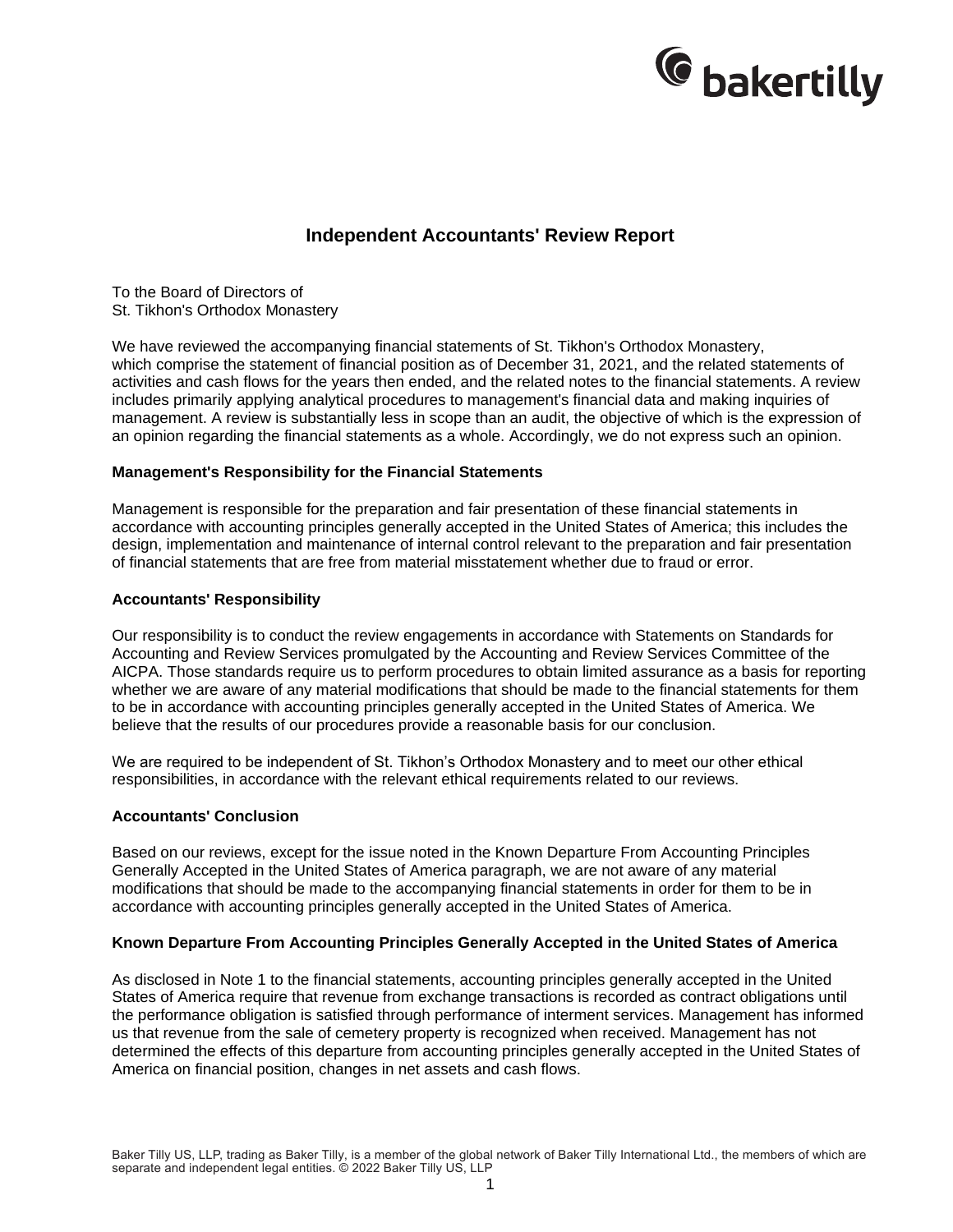#### **Other Matter**

The departmental schedules of financial position, activities and operating, personnel and administrative expenses are presented for purposes of additional analysis and are not a required part of the basic financial statements. Such information is the responsibility of management and was derived from, and relates directly to, the underlying accounting and other records used to prepare the financial statements. The supplementary information has been subjected to the review procedures applied in our review of the basic financial statements. Except for the effects of the matter described in the Known Departure From Accounting Principles Generally Accepted in the United States of America paragraph, if any, we are not aware of any material modifications that should be made to the supplementary information. We have not audited the supplementary information and do not express an opinion on such information.

Baker Tilly US, LLP

Wilkes-Barre, Pennsylvania June 6, 2022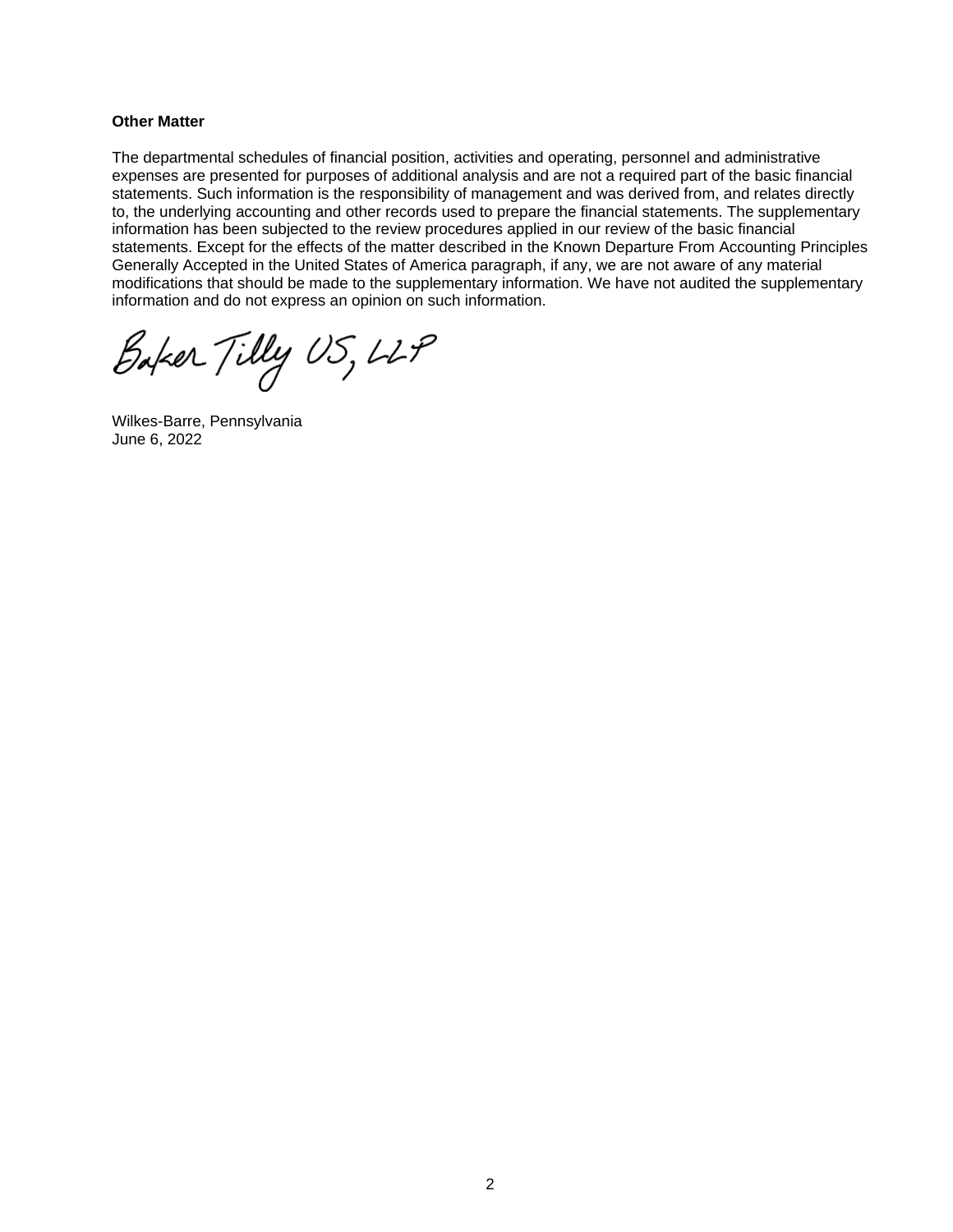Statements of Financial Position December 31, 2021 and 2020

|                                    | 2021 |           |    | 2020      |
|------------------------------------|------|-----------|----|-----------|
| <b>Assets</b>                      |      |           |    |           |
| <b>Current Assets</b>              |      |           |    |           |
| Cash and cash equivalents          | \$   | 889,246   | \$ | 576,916   |
| Investments                        |      | 3,062,627 |    | 3,026,076 |
| Accounts receivable                |      | 13,714    |    | 62,714    |
| Inventories                        |      | 214,496   |    | 248,642   |
| Total current assets               |      | 4,180,083 |    | 3,914,348 |
| <b>Property and Equipment, Net</b> |      | 2,480,228 |    | 2,174,325 |
| <b>Total assets</b>                | \$   | 6,660,311 | \$ | 6,088,673 |
| <b>Liabilities and Net Assets</b>  |      |           |    |           |
| <b>Current Liabilities</b>         |      |           |    |           |
| Current portion of long-term debt  | \$   | 59,829    | \$ | 65,336    |
| Accounts payable                   |      | 50,680    |    | 6,891     |
| Payroll taxes payable              |      | 7,000     |    | 4,608     |
| Sales tax payable                  |      | 917       |    | 597       |
| Deferred revenue                   |      | 1,799     |    | 1,112     |
| Refundable advance                 |      |           |    | 40,179    |
| <b>Total current liabilities</b>   |      | 120,225   |    | 118,723   |
| <b>Long-Term Debt</b>              |      | 609,918   |    | 657,133   |
| <b>Total liabilities</b>           |      | 730,143   |    | 775,856   |
| <b>Net Assets</b>                  |      |           |    |           |
| Without donor restrictions         |      | 2,684,690 |    | 2,138,629 |
| With donor restrictions            |      | 3,245,478 |    | 3,174,188 |
| Total net assets                   |      | 5,930,168 |    | 5,312,817 |
| Total liabilities and net assets   | \$   | 6,660,311 | \$ | 6,088,673 |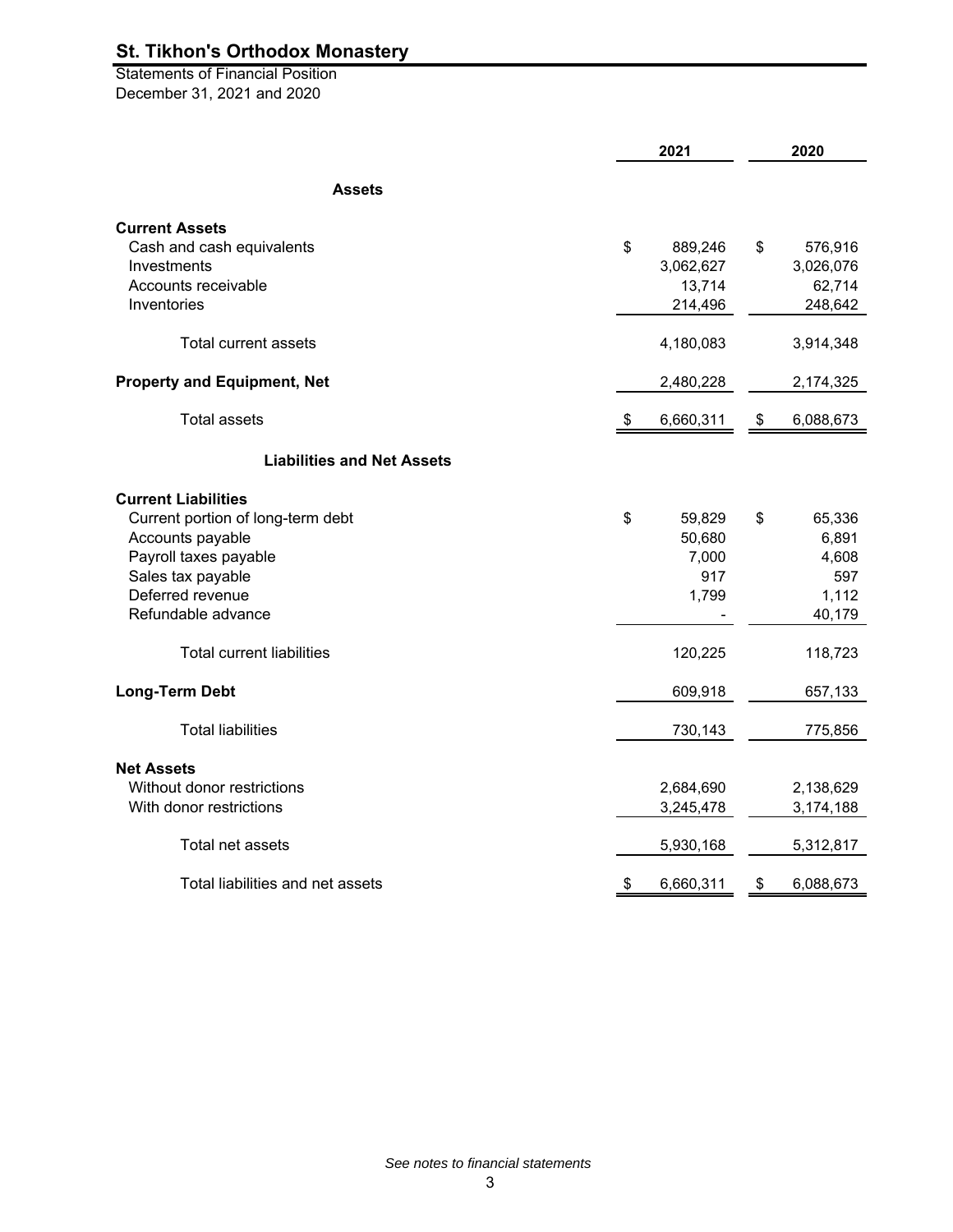Statement of Activities Year Ended December 31, 2021 With Comparative Total for the Year Ended December 31, 2020

|                              | <b>Without</b><br><b>Donor</b><br><b>Restrictions</b> | With<br><b>Donor</b><br><b>Restrictions</b> | 2021<br><b>Total</b> | 2020<br><b>Total</b> |
|------------------------------|-------------------------------------------------------|---------------------------------------------|----------------------|----------------------|
| <b>Support and Revenue</b>   |                                                       |                                             |                      |                      |
| Contributions                | \$<br>1,283,147                                       | \$<br>71,290                                | \$<br>1,354,437      | \$<br>3,856,571      |
| <b>Bookstore</b>             | 814,693                                               |                                             | 814,693              | 640,776              |
| Investment income            | 354,282                                               |                                             | 354,282              | 104,322              |
| <b>Bequests</b>              | 86,725                                                |                                             | 86,725               | 31,280               |
| Paycheck Protection          |                                                       |                                             |                      |                      |
| Program loan                 | 40,179                                                |                                             | 40,179               |                      |
| Cemetery plots               | 25,661                                                |                                             | 25,661               | 70,765               |
| <b>Activities</b>            | 13,909                                                |                                             | 13,909               | 2,100                |
| Assessment and dues          | 13,100                                                |                                             | 13,100               | 12,450               |
| Iconography projects         | 3,100                                                 |                                             | 3,100                |                      |
| Other income                 | 614                                                   |                                             | 614                  | 765                  |
| Total support and            |                                                       |                                             |                      |                      |
| revenue                      | 2,635,410                                             | 71,290                                      | 2,706,700            | 4,719,029            |
| <b>Expenses</b>              |                                                       |                                             |                      |                      |
| Operating                    | 968,427                                               |                                             | 968,427              | 640,560              |
| Personnel                    | 451,135                                               |                                             | 451,135              | 366,283              |
| Cost of goods sold           | 391,558                                               |                                             | 391,558              | 325,332              |
| Administrative               | 147,545                                               |                                             | 147,545              | 145,408              |
| Fundraising, special events  | 106,520                                               |                                             | 106,520              | 58,645               |
| Interest                     | 22,811                                                |                                             | 22,811               | 18,922               |
| Royalties expense            | 1,353                                                 |                                             | 1,353                | 2,700                |
| <b>Total expenses</b>        | 2,089,349                                             |                                             | 2,089,349            | 1,557,850            |
| Change in net assets         | 546,061                                               | 71,290                                      | 617,351              | 3,161,179            |
| <b>Net Assets, Beginning</b> | 2,138,629                                             | 3,174,188                                   | 5,312,817            | 2,151,638            |
| <b>Net Assets, Ending</b>    | \$<br>2,684,690                                       | \$<br>3,245,478                             | \$<br>5,930,168      | \$<br>5,312,817      |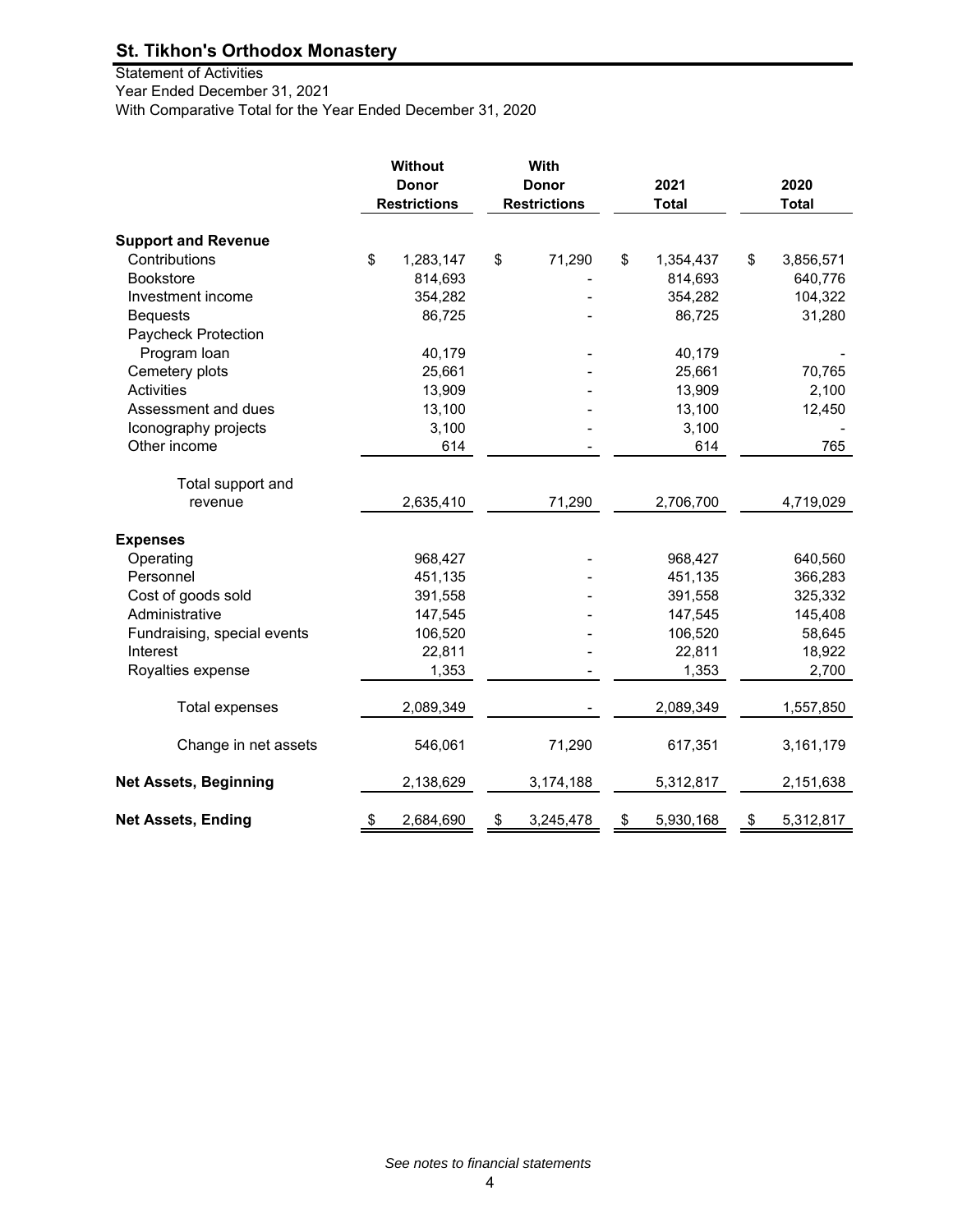Statements of Cash Flows

Years Ended December 31, 2021 and 2020

|                                                                          | 2021          | 2020            |
|--------------------------------------------------------------------------|---------------|-----------------|
|                                                                          |               |                 |
| <b>Cash Flows From Operating Activities</b>                              |               |                 |
| Change in net assets                                                     | \$<br>617,351 | \$<br>3,161,179 |
| Adjustments to reconcile change in net assets                            |               |                 |
| to net cash provided by operating activities:                            |               |                 |
| Depreciation and amortization                                            | 161,838       | 133,826         |
| Noncash contribution                                                     |               | (102, 920)      |
| Gifts restricted for long-term investments                               | (71, 290)     | (127, 150)      |
| Donated securities                                                       |               | (2,925,991)     |
| Net realized and unrealized gains on investments                         | (322, 869)    | (100, 533)      |
| Changes in assets and liabilities:                                       |               |                 |
| Accounts receivable                                                      | 49,000        | 25,357          |
| Inventories                                                              | 34,146        | 41,346          |
| Accounts payable                                                         | 43,789        | (20, 152)       |
| Refundable advance                                                       | (40, 179)     | 40,179          |
| Payroll taxes payable                                                    | 2,392         | 1,239           |
| Deferred revenue                                                         | 687           | (112)           |
| Sales tax payable                                                        | 320           | (153)           |
| Net cash provided by operating activities                                | 475,185       | 126,115         |
|                                                                          |               |                 |
| <b>Cash Flows From Investing Activities</b>                              |               |                 |
| Purchase of investments                                                  |               | (4,906,595)     |
| Proceeds from sale of investments                                        | 286,318       | 4,907,043       |
| Purchases of property and equipment                                      | (467, 741)    | (688, 292)      |
| Net cash used in investing activities                                    | (181, 423)    | (687, 844)      |
|                                                                          |               |                 |
| <b>Cash Flows From Financing Activities</b>                              |               |                 |
| Proceeds from long-term debt                                             |               | 500,000         |
| Gifts restricted for long-term investments                               | 71,290        | 127,150         |
| Repayments of long-term debt                                             | (52, 722)     | (29, 781)       |
| Net cash provided by financing activities                                | 18,568        | 597,369         |
|                                                                          |               |                 |
| Change in cash and cash equivalents                                      | 312,330       | 35,640          |
| <b>Cash and Cash Equivalents, Beginning</b>                              | 576,916       | 541,276         |
| <b>Cash and Cash Equivalents, Ending</b>                                 | \$<br>889,246 | \$<br>576,916   |
|                                                                          |               |                 |
| <b>Supplemental Disclosure of Cash Flow Information</b><br>Interest paid |               |                 |
|                                                                          | \$<br>22,811  | \$<br>18,922    |
| <b>Supplemental Disclosure of Noncash Investing</b>                      |               |                 |
| <b>Activities and Financing Activities</b>                               |               |                 |
| Vehicle acquisition financed                                             | \$<br>24,441  | \$<br>28,508    |
|                                                                          |               |                 |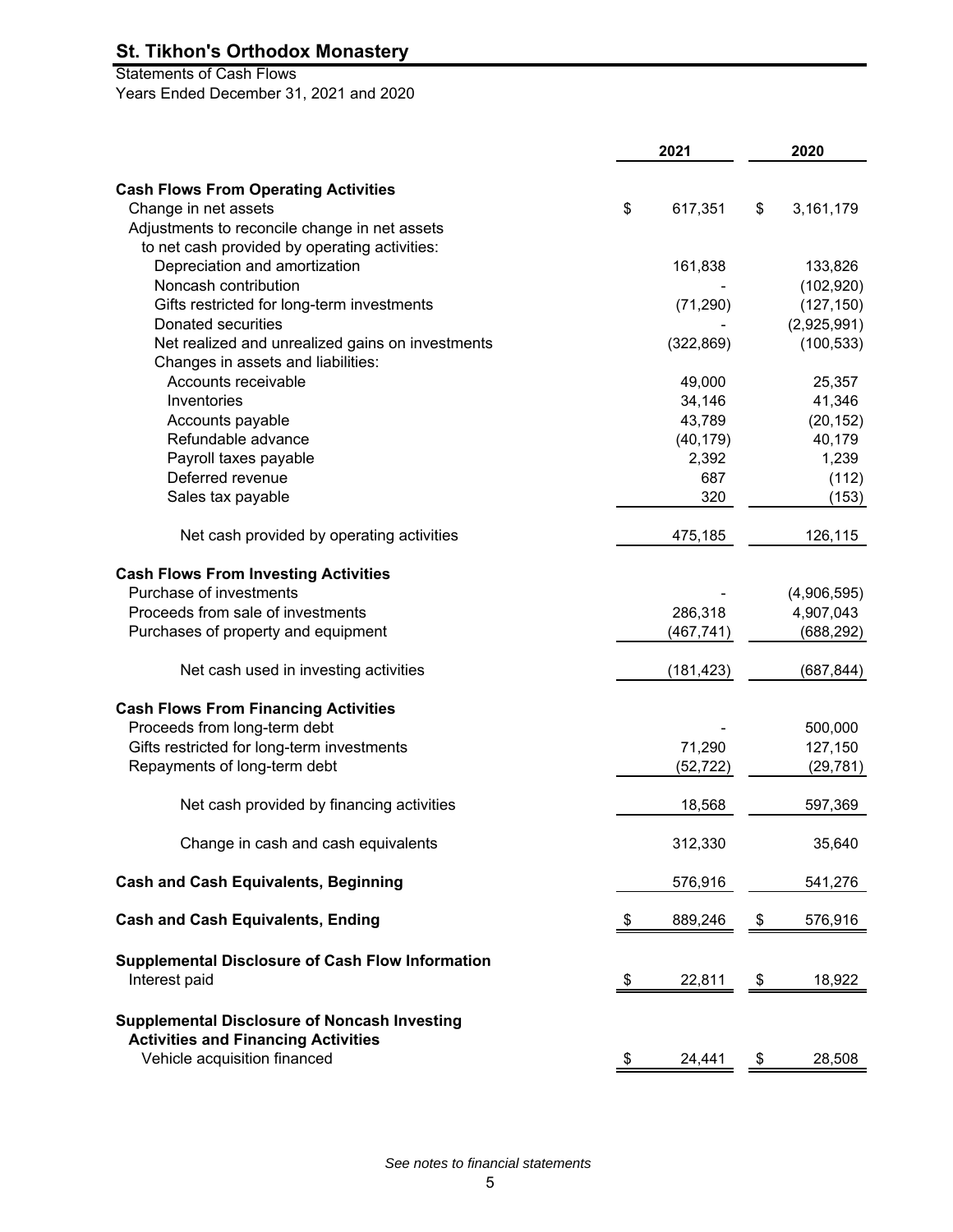Notes to Financial Statements December 31, 2021 and 2020

#### **1. Nature of Operations and Summary of Significant Accounting Policies**

#### **Nature of Operations**

St. Tikhon's Orthodox Theological Monastery (the Monastery) was founded in 1905 by St. Tikhon, Patriarch of Moscow.

The Monastery is a brotherhood of Orthodox Christian monks leading a life of prayer and repentance. The primary mission of the Monastery lies in providing the necessary theological, liturgical, spiritual and moral foundations for its members.

The Monastery also owns and operates a cemetery. The Monastery sells the right to be buried on its land and this service is restricted to the Monastery's members and their relatives.

In addition, the Monastery operates a bookstore selling religious books and icons to customers throughout the world.

#### **Subsequent Events**

The Monastery evaluated subsequent events for recognition or disclosure through June 6, 2022, the date the financial statements were available to be issued.

#### **Use of Estimates**

The preparation of financial statements in conformity with accounting principles generally accepted in the United States of America requires management to make estimates and assumptions that affect the reported amounts of assets and liabilities and disclosure of contingent assets and liabilities at the date of the financial statements and the reported amounts of revenue and expenses during the reporting period. Actual results could differ from those estimates.

#### **Cash and Cash Equivalents**

Cash and cash equivalents include certain investments in highly liquid debt instruments with a maturity of three months or less when purchased.

#### **Investments and Investment Risk**

Investments are carried at fair value. Investment income or loss (including realized and unrealized gains and losses on investments, interest and dividends) is included in the statement of activities as income without donor restrictions unless the income or loss is restricted by donor or law.

The Monastery's investments are comprised of a variety of financial instruments and are managed by investment advisors. The fair values reported in the statements of financial position are subject to various risks including changes in the equity markets, the interest rate environment and general economic conditions. Due to the level of risk associated with certain investment securities and the level of uncertainty related to changes in the fair value of investment securities, it is reasonably possible that the amounts reported in the accompanying financial statements could change materially in the near future.

#### **Accounts Receivable**

Accounts receivable related to bookstore sales are reported at net realizable value. There is no provision for doubtful accounts as management believes all amounts are collectible.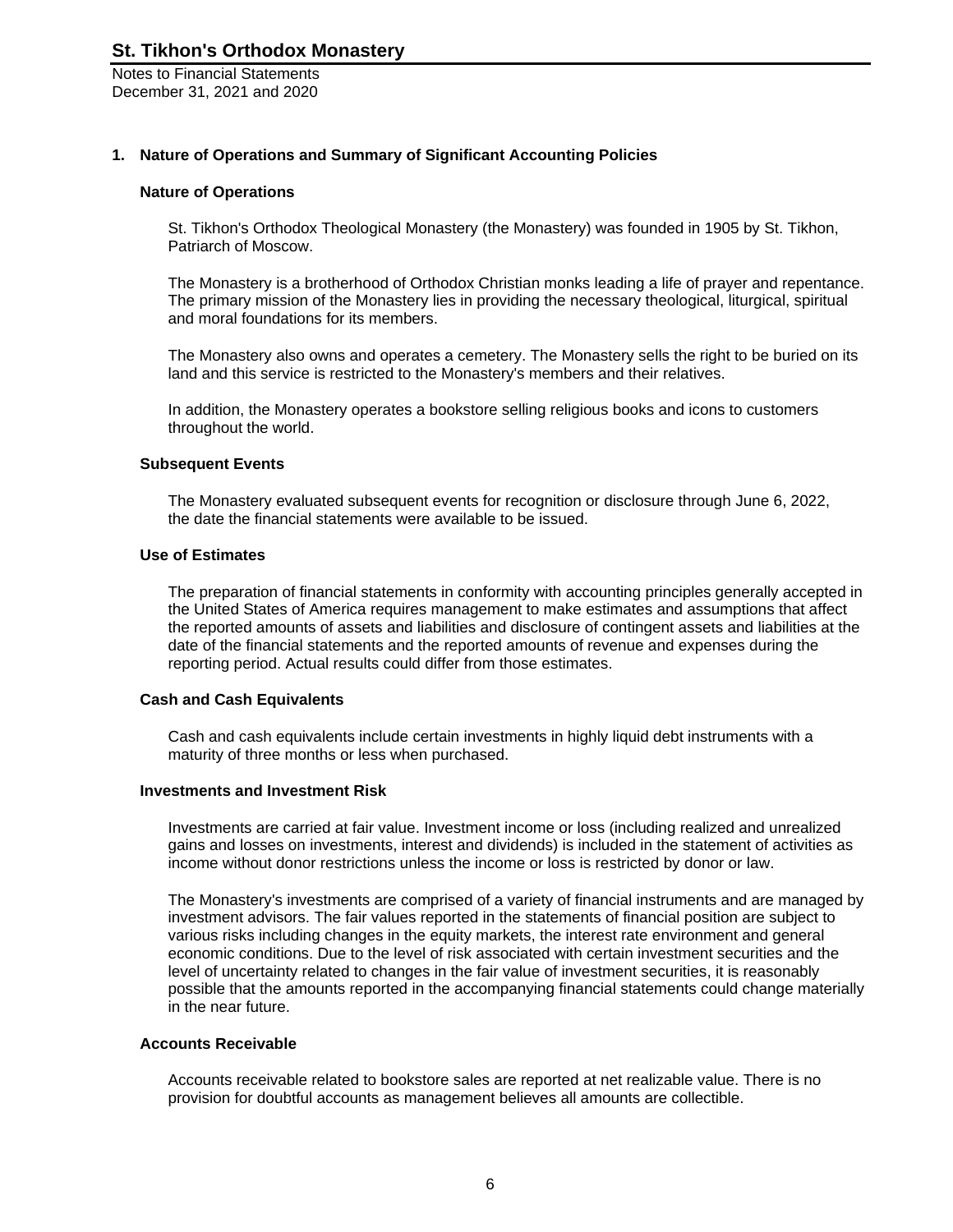Notes to Financial Statements December 31, 2021 and 2020

#### **Inventories**

Inventories consist primarily of religious books and icons available for sale. Inventories are valued at the lower of cost (first-in, first-out method) or net realizable value.

#### **Property and Equipment**

Property and equipment acquisitions are recorded at cost. Depreciation is computed using the straight-line method based on the estimated useful life of each classification of depreciable asset.

Gifts of long-lived assets such as land, buildings or equipment are reported as without donor restrictions unless explicit donor stipulations specify how the donated assets must be used.

Gifts of long-lived assets with explicit restrictions that specify how the assets are to be used and gifts of cash or other assets that must be used to acquire long-lived assets are reported as with donor restrictions. Absent explicit donor stipulations about how long those long-lived assets must be maintained, expirations of donor restrictions are reported when the donated or acquired long-lived assets are placed in service.

#### **Classification of Net Assets**

**Without Donor Restrictions** *-* The Monastery's net assets without donor restrictions represent the portion of expendable funds that are available for support of the Monastery's general operations.

**With Donor Restrictions** - The Monastery's net assets with donor restrictions include contributions received that are restricted for specific time periods, uses and purposes as specified by the donors. The Monastery reports release of donor restricted net assets when the donor stipulations or time restrictions have been met. Net assets with donor restrictions include contributions to fund construction of the Liturgical Arts Center, the new Monks House and Church renovations.

#### **Revenue Recognition**

Revenue from the sale of cemetery plots is recognized when funds are received. Accounting principles generally accepted in the United States of America require that revenue from exchange transactions is recorded as contract obligations until the performance obligation is satisfied through performance of interment services. The effect of these departures on the financial position, changes in net assets and cash flows of the Monastery have not been determined. Funds set aside for perpetual care are required to be held in a separate trust. Management has not established a separate trust account for these funds.

Revenue derived from bookstore sales is recognized when merchandise is delivered to the buyer.

Revenue derived from iconography project sales is recognized when the performance obligation of the project is satisfied.

The Monastery recognizes contributions when cash, securities or other assets, an unconditional promise to give or notification of a beneficial interest or bequest is received. Conditional promises to give, that is, those with a measurable performance or other barrier, and a right of return, are not recognized until the conditions on which they depend have been substantially met.

#### **Sales and Similar Taxes**

The Monastery collects sales and similar taxes imposed on nonexempt customers by various states. The Monastery's policy is to exclude the tax collected and remitted from sales and cost of sales.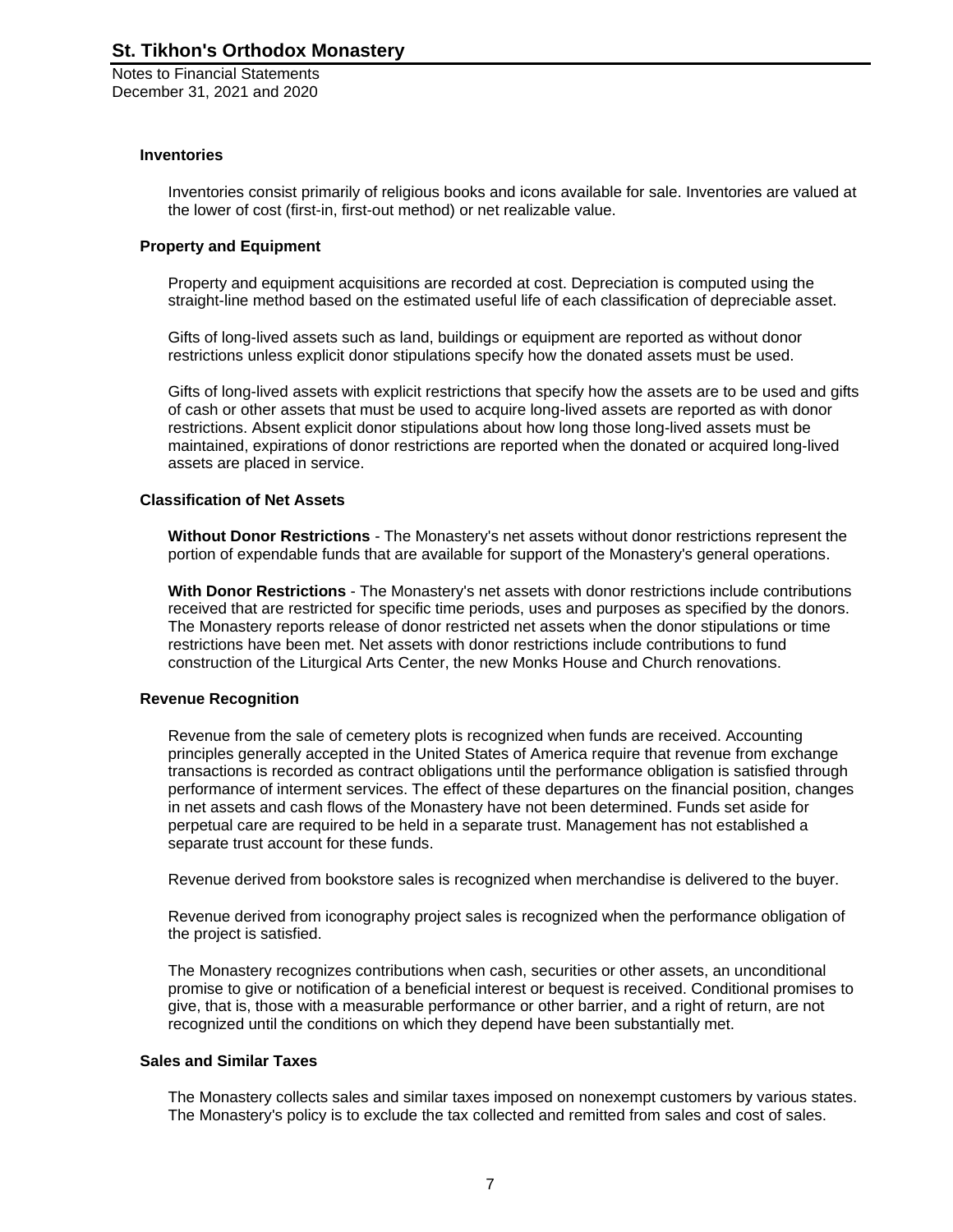Notes to Financial Statements December 31, 2021 and 2020

#### **Shipping and Handling Fees and Costs**

Inbound and outbound freight costs are included in cost of sales.

#### **Functional Expenses**

The costs of operating the Monastery have been summarized on the statements of activities. Directly identifiable expenses are charged to programs and supporting services.

#### **Donor Restricted Gifts**

Unconditional promises to give cash and other assets are reported at fair value at the date the promise is received. The gifts are reported as donor restricted support if they are received with donor stipulations that limit the use of the donated assets. When a donor restriction expires, that is, when a stipulated time restriction ends or purpose restriction is accomplished, net assets with donor restrictions are reclassified to net assets without donor restrictions and reported in the statements of activities as net assets released from restrictions.

#### **Collections of Religious Artifacts**

The Monastery has elected not to capitalize its collection of religious artifacts. These items include religious clothing, books, statues and related jewels. The Monastery protects and preserves these items. These items have lasting historical significance and, as such, appreciate with age. No appreciation has been provided for these items.

#### **Deferred Financing Costs**

Costs incurred in connection with debt financing are deferred and amortized over the term of the related debt using the straight-line method, which approximates the interest method. Amortization expense was \$837 in 2021 and 2020. Deferred financing costs are presented as a reduction in the carrying amount of the debt liability on the statements of financial position. See Note 4.

#### **Income Taxes**

The Monastery is a not-for-profit corporation as described in Section 501(c)(3) of the Internal Revenue Code and is exempt from federal income taxes on its exempt income under Section 501(a) of the Internal Revenue Code.

The Monastery accounts for uncertainty in income taxes by prescribing a recognition threshold of more-likely-than-not to be sustained upon examination by the appropriate taxing authority. Measurement of the tax uncertainty occurs if the recognition threshold has been met. Management determined that there were no tax uncertainties that met the recognition threshold in 2021 and 2020.

#### **New Accounting Standard Not Yet Adopted**

During September 2020, the Financial Accounting Standards Board (FASB) issued Accounting Standards Update (ASU) No. 2020-07, *Presentation and Disclosures by Not-for-Profit Entities for Contributed Nonfinancial Assets.* ASU No. 2020-07 improves financial reporting by providing new presentation and disclosure requirements about contributed nonfinancial assets, including additional disclosure requirements for recognized contributed services. The standard will be required to be applied retrospectively for annual periods beginning after June 15, 2021. The Monastery is currently assessing the effect that ASU No. 2020-07 will have on its financial statements.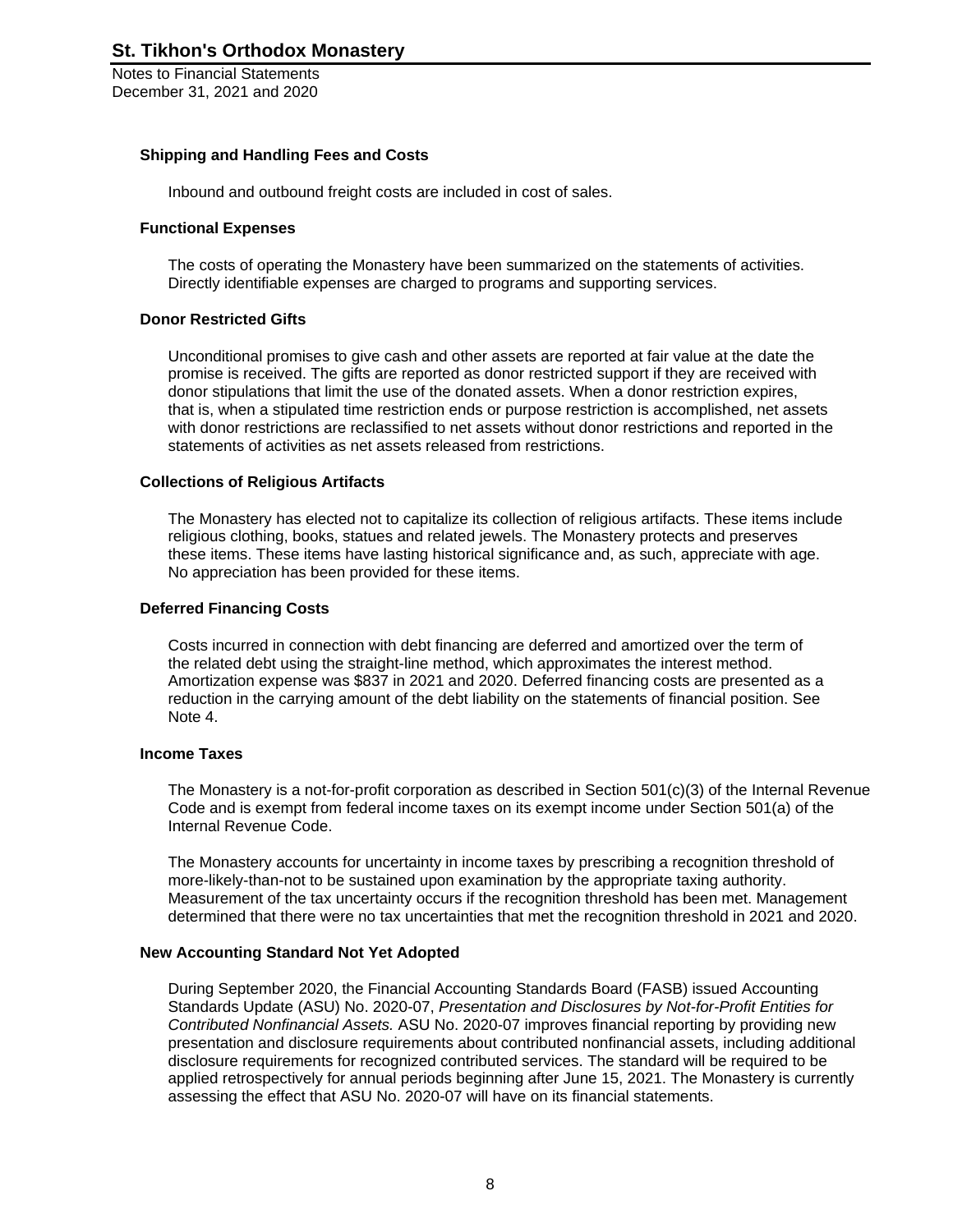Notes to Financial Statements December 31, 2021 and 2020

#### **Reclassifications**

Certain 2020 amounts have been reclassified to conform to the 2021 presentation.

#### **2. Investments and Fair Value Measurements**

The composition of investments is as follows at December 31:

|                                              | 2021 |                      |  | 2020                 |  |  |
|----------------------------------------------|------|----------------------|--|----------------------|--|--|
| Money market<br>Marketable equity securities |      | 457,885<br>2,604,742 |  | 983,972<br>2,042,104 |  |  |
| Total                                        |      | 3,062,627            |  | 3,026,076            |  |  |

Investment return is comprised of the following for the years ended December 31:

|                                                                  |                                            | 2021                                    |    |         |
|------------------------------------------------------------------|--------------------------------------------|-----------------------------------------|----|---------|
|                                                                  | <b>Without Donor</b><br><b>Restriction</b> | <b>With Donor</b><br><b>Restriction</b> |    | Total   |
| Interest and dividend income<br>Realized and unrealized gains on | \$<br>31,413                               | \$                                      | \$ | 31,413  |
| investments                                                      | 322,869                                    |                                         |    | 322,869 |
| Total investment return                                          | 354,282                                    | S                                       |    | 354,282 |
|                                                                  |                                            | 2020                                    |    |         |
|                                                                  | <b>Without Donor</b><br><b>Restriction</b> | <b>With Donor</b><br><b>Restriction</b> |    | Total   |
| Interest and dividend income<br>Realized and unrealized gains on | \$<br>3,789                                | \$                                      | \$ | 3,789   |
| investments                                                      | 100,533                                    |                                         |    | 100,533 |
| Total investment return                                          | 104,322                                    |                                         |    | 104,322 |

Investment fees are netted against interest and dividend income without donor restriction.

Fair value is the price that would be received to sell an asset or paid to transfer a liability in an orderly transaction between market participants at the measurement date. The valuation hierarchy for disclosure of the inputs to valuation used to measure fair value prioritizes the inputs into three broad levels as follows:

Level 1 - Unadjusted quoted prices in active markets for identical assets or liabilities;

Level 2 - Quoted prices for similar assets and liabilities in active markets; quoted prices for identical or similar assets or liabilities in markets that are not active or inputs that are observable for the asset or liability, either directly or indirectly through market corroboration for substantially the full term of the financial instrument;

Level 3 - Prices or valuation techniques that are unobservable in the market and require significant management judgment or estimation to measure fair value.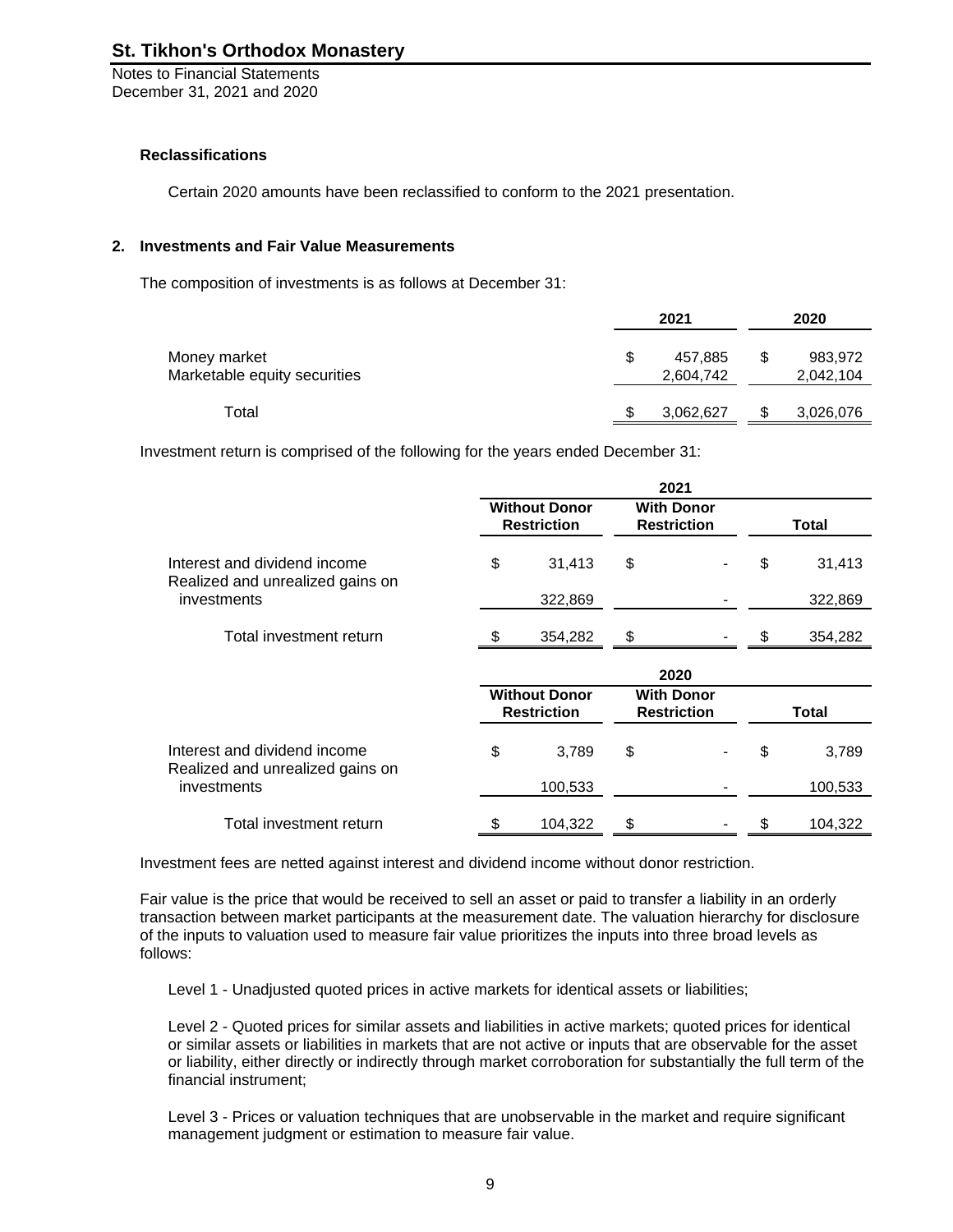Notes to Financial Statements December 31, 2021 and 2020

> An asset or liability's classification within the hierarchy is determined based on the lowest level input that is significant to the fair value measurement.

The Monastery's assets as of December 31 are all Level 1 investments.

The following is a description of the valuation methodologies used to determine fair value:

The carrying value of money market accounts approximates fair value because of the short-term maturity of these instruments. Marketable equity securities are measured at fair value based on quoted market prices in active markets for identical assets and are Level 1 inputs.

#### **3. Property and Equipment, Net**

Property and equipment, net as of December 31 are as follows:

|                               | 2021 |           | 2020 |           |
|-------------------------------|------|-----------|------|-----------|
| Land                          | \$   | 5,300     |      | 5,300     |
|                               |      |           | \$   |           |
| Land improvements             |      | 27.777    |      | 27,777    |
| Buildings and improvements    |      | 3,583,255 |      | 3,466,949 |
| <b>Furniture</b>              |      | 37,306    |      | 37,306    |
| Equipment                     |      | 111,525   |      | 85,975    |
| Vehicles                      |      | 174,852   |      | 150,411   |
| Construction in progress      |      | 891,779   |      | 603,833   |
| Total                         |      | 4,831,794 |      | 4,377,551 |
| Less accumulated depreciation |      | 2,351,566 |      | 2,203,226 |
| Property and equipment, net   |      | 2,480,228 | S    | 2,174,325 |

Depreciation expense was \$148,340 in 2021 and \$132,989 in 2020.

#### **4. Long-Term Debt**

Long-term debt consists of the following at December 31:

|                                                                                                                                                                                                                                          | 2021          | 2020          |
|------------------------------------------------------------------------------------------------------------------------------------------------------------------------------------------------------------------------------------------|---------------|---------------|
| <b>Bookstore</b><br>Honesdale National Bank<br>Mortgage loan, monthly payments of \$2,804, including<br>interest at 4.70% for 84 months then adjusting to<br>the prime rate plus 1.45%, maturing January 2032;<br>secured by real estate | \$<br>257,221 | \$<br>276.102 |
| <b>Monastery</b>                                                                                                                                                                                                                         |               |               |
| Term note                                                                                                                                                                                                                                |               |               |
| Note payable in monthly installments of \$3,030, including<br>interest at 1.17% for 180 months, maturing November                                                                                                                        |               |               |
| 2035; unsecured                                                                                                                                                                                                                          | 373,918       | 394,538       |
| Honesdale National Bank                                                                                                                                                                                                                  |               |               |
| Note payable in monthly installments of \$525, including                                                                                                                                                                                 |               |               |
| interest at 4.00% for 60 months, maturing November 2025;<br>secured by vehicle                                                                                                                                                           | 22,800        | 28,077        |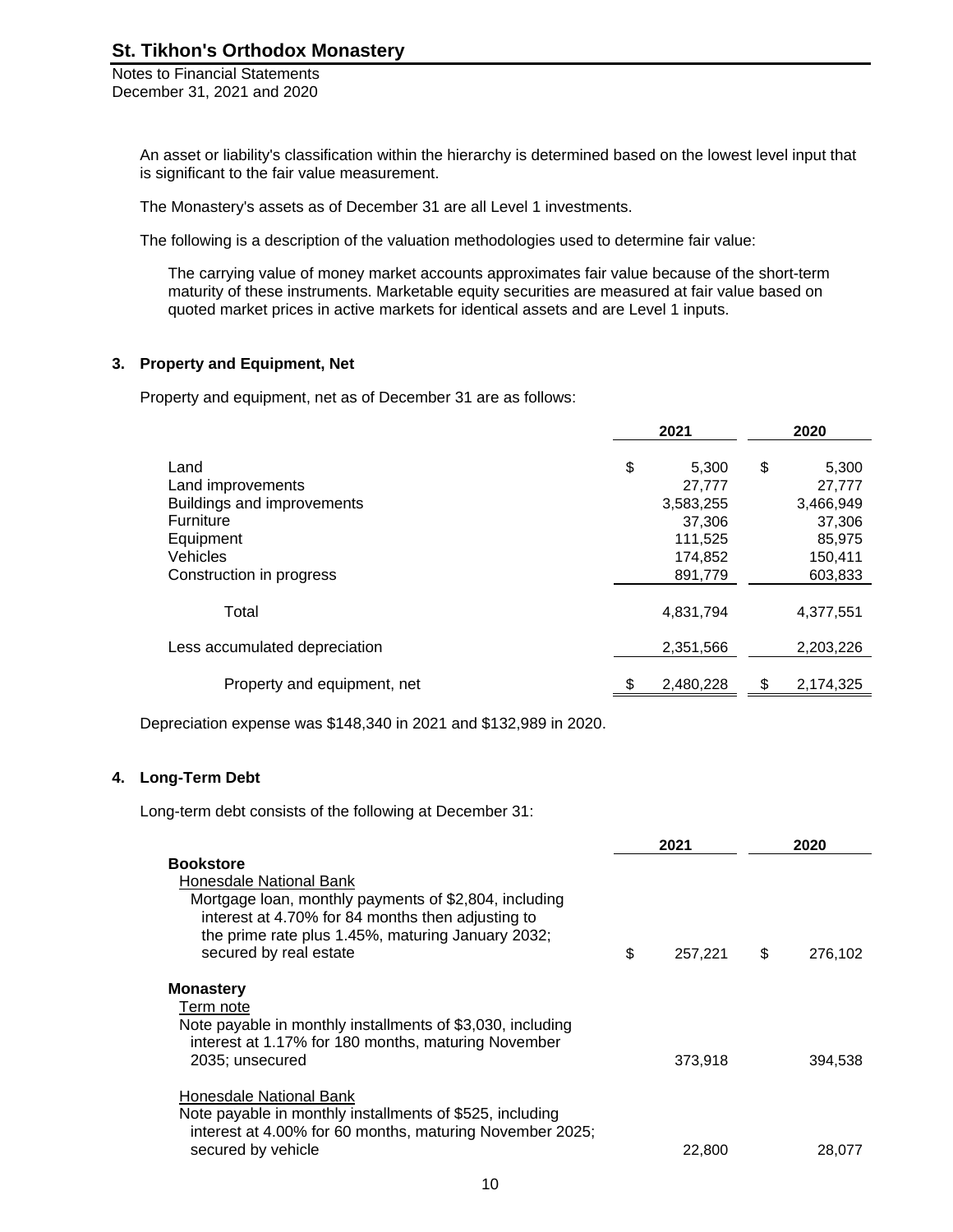#### Notes to Financial Statements December 31, 2021 and 2020

|                                                                                                                                                                 | 2021            |    | 2020            |
|-----------------------------------------------------------------------------------------------------------------------------------------------------------------|-----------------|----|-----------------|
| Volkswagen Credit<br>Note payable in monthly installments of \$401, including<br>interest at 6.76% for 76 months, maturing February 2028,<br>secured by vehicle | \$<br>24,180    | \$ |                 |
| Kia Finance<br>Note payable in monthly installments of \$326, including<br>interest at 6.29% for 72 months, paid in full in 2021                                |                 |    | 10,113          |
| Volkswagen Credit<br>Note payable in monthly installments of \$325, including<br>interest at 2.90% for 60 months, paid in full in 2021                          |                 |    | 9,705           |
| Volkswagen Credit<br>Note payable in monthly installments of \$321, including<br>interest at 3.99% for 60 months, paid in full in 2021                          |                 |    | 13,143          |
|                                                                                                                                                                 | 678,119         |    | 731,678         |
| Less deferred financing costs<br>Less current portion                                                                                                           | 8,372<br>59,829 |    | 9,209<br>65,336 |
| Long-term debt                                                                                                                                                  | 609,918         | S  | 657,133         |

Scheduled principal repayments for periods subsequent to December 31, 2021 are as follows:

| Years ending December 31: |    |         |
|---------------------------|----|---------|
| 2022                      | \$ | 59,829  |
| 2023                      |    | 61,774  |
| 2024                      |    | 63,813  |
| 2025                      |    | 65,420  |
| 2026                      |    | 61,752  |
| Thereafter                |    | 365,531 |
| Total                     | S  | 678,119 |

#### **5. Net Assets**

Net assets with donor restrictions at December 31 are as follows:

|                                                                    | 2021                                | 2020 |                     |  |
|--------------------------------------------------------------------|-------------------------------------|------|---------------------|--|
| <b>Liturgical Arts Center</b><br>Church renovations<br>Monks House | \$<br>3,121,832<br>39,931<br>83,715 | \$   | 3,090,473<br>83,715 |  |
|                                                                    | 3,245,478                           | S    | 3,174,188           |  |

Investment income is recognized in the statements of activities in net assets without donor restrictions as the use of income is unrestricted by explicit donor stipulation.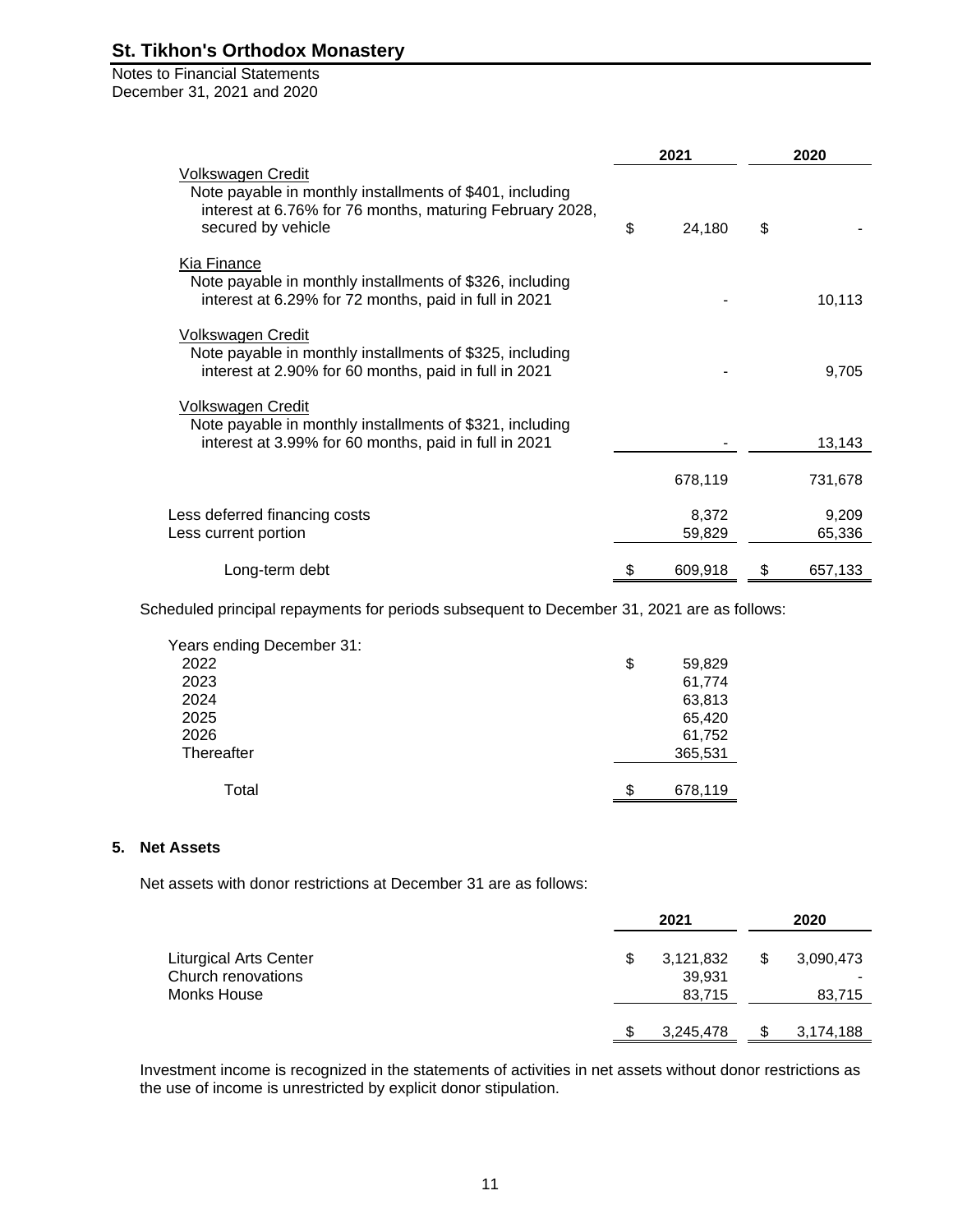Notes to Financial Statements December 31, 2021 and 2020

### **6. Functional Expenses**

The Monastery provides theological teachings and services to individuals within its geographic area. Expenses related to providing these services are as follows:

|                               |                  | 2021      |    |                  |    |              |
|-------------------------------|------------------|-----------|----|------------------|----|--------------|
|                               | <b>Monastery</b> |           |    | <b>Bookstore</b> |    | <b>Total</b> |
| Other operating               | \$               | 379,973   | \$ | 138,166          | \$ | 518,139      |
| Cost of goods sold            |                  |           |    | 391,558          |    | 391,558      |
| Salary and wages              |                  |           |    | 287,571          |    | 287,571      |
| Depreciation and amortization |                  | 114,427   |    | 47,411           |    | 161,838      |
| Repairs and maintenance       |                  | 149,563   |    | 1,676            |    | 151,239      |
| <b>Supplies</b>               |                  | 117,514   |    | 20,092           |    | 137,606      |
| Fundraising, special events   |                  | 76,302    |    | 30,218           |    | 106,520      |
| <b>Utilities</b>              |                  | 77,704    |    | 23,060           |    | 100,764      |
| Insurance                     |                  | 50,942    |    | 34,220           |    | 85,162       |
| Memberships                   |                  | 19,729    |    | 5,953            |    | 25,682       |
| Interest                      |                  | 7,862     |    | 14,949           |    | 22,811       |
| Professional fees             |                  | 10,159    |    | 10,890           |    | 21,049       |
| Payroll taxes                 |                  |           |    | 21,004           |    | 21,004       |
| Security                      |                  | 20,334    |    |                  |    | 20,334       |
| Travel                        |                  | 19,847    |    |                  |    | 19,847       |
| Advertising                   |                  | 7,755     |    | 1,117            |    | 8,872        |
| Architect fees                |                  |           |    | 8,000            |    | 8,000        |
| Royalties expense             |                  |           |    | 1,353            |    | 1,353        |
| <b>Total expenses</b>         | \$               | 1,052,111 | \$ | 1,037,238        | \$ | 2,089,349    |

|                               | 2020 |                  |    |                  |    |              |  |
|-------------------------------|------|------------------|----|------------------|----|--------------|--|
|                               |      | <b>Monastery</b> |    | <b>Bookstore</b> |    | <b>Total</b> |  |
| Other operating               | \$   | 235,397          | \$ | 90,680           | \$ | 326,077      |  |
| Cost of goods sold            |      |                  |    | 325,332          |    | 325,332      |  |
| Salary and wages              |      |                  |    | 223,217          |    | 223,217      |  |
| Depreciation and amortization |      | 86,404           |    | 47,422           |    | 133,826      |  |
| Repairs and maintenance       |      | 99,276           |    | 4,652            |    | 103,928      |  |
| <b>Supplies</b>               |      | 86,556           |    | 15,574           |    | 102,130      |  |
| <b>Utilities</b>              |      | 63,638           |    | 23,390           |    | 87,028       |  |
| Insurance                     |      | 40,512           |    | 38,400           |    | 78,912       |  |
| Fundraising, special events   |      | 25,187           |    | 33,458           |    | 58,645       |  |
| Interest                      |      | 2,956            |    | 15,966           |    | 18,922       |  |
| Payroll taxes                 |      | 1,355            |    | 16,739           |    | 18,094       |  |
| Professional fees             |      | 6,484            |    | 11,173           |    | 17,657       |  |
| Advertising                   |      | 14,026           |    | 3,608            |    | 17,634       |  |
| Security                      |      | 15,769           |    |                  |    | 15,769       |  |
| Memberships                   |      | 11,291           |    | 4,124            |    | 15,415       |  |
| Architect fees                |      |                  |    | 6,150            |    | 6,150        |  |
| Travel                        |      | 5,648            |    | 150              |    | 5,798        |  |
| Royalties expense             |      |                  |    | 2,700            |    | 2,700        |  |
| Miscellaneous                 |      |                  |    | 616              |    | 616          |  |
| Total expenses                | \$   | 694,499          | \$ | 863,351          | \$ | 1,557,850    |  |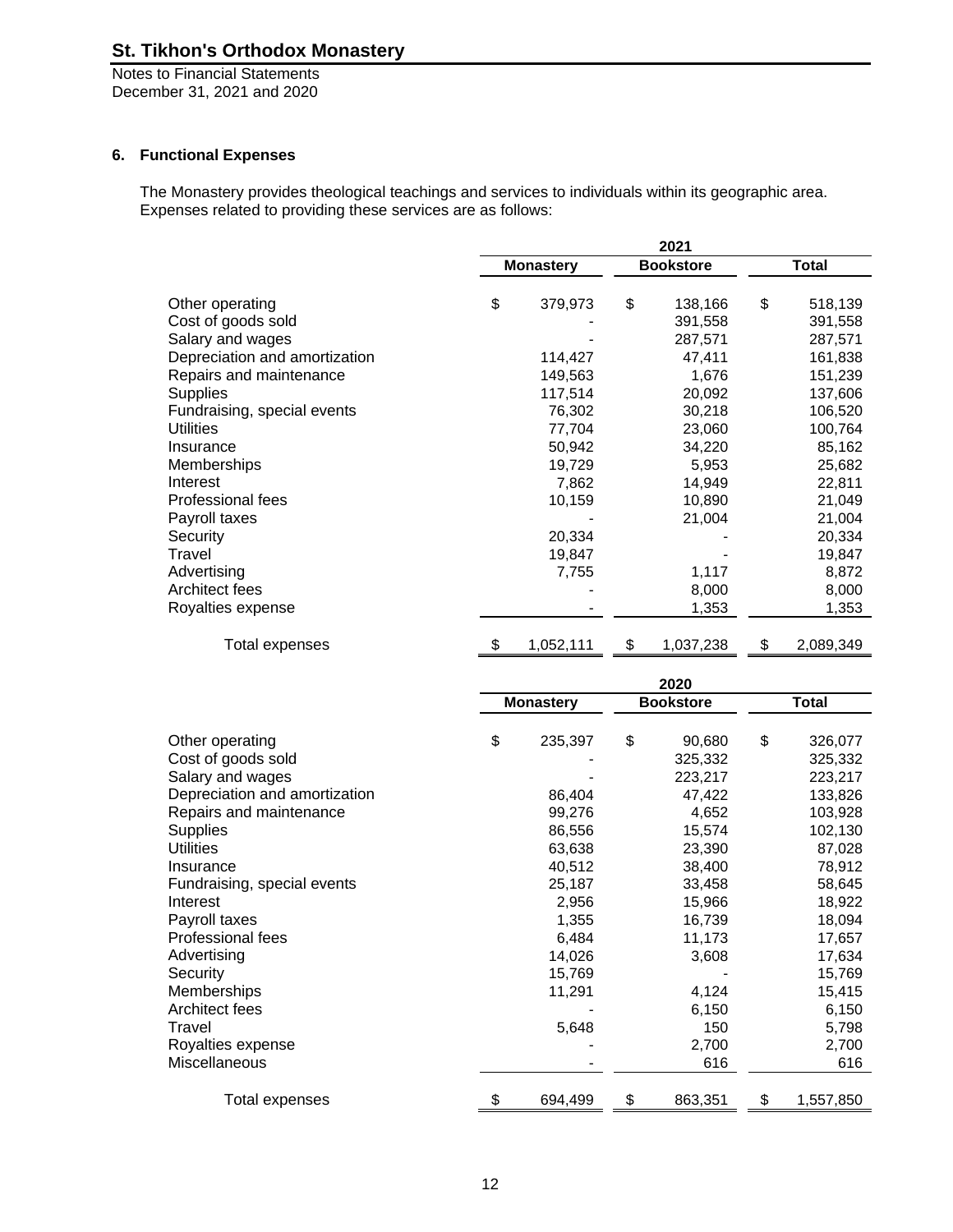Notes to Financial Statements December 31, 2021 and 2020

#### **7. Related-Party Transactions**

The Monastery made payments to St. Tikhon's Orthodox Theological Seminary, an entity related through church affiliation. Payments were expensed as follows:

|                                                  | 2021 |                  |   | 2020            |  |  |
|--------------------------------------------------|------|------------------|---|-----------------|--|--|
| General insurance reimbursement<br>Contributions |      | 34,100<br>11,000 | S | 40,400<br>2,571 |  |  |
| Total                                            |      | 45,100           |   | 42.971          |  |  |

#### **8. Concentrations**

Amounts on deposit with any one financial institution are insured up to the Federal Deposit Insurance Corporation limits. The Monastery periodically has cash and cash equivalents on deposit in excess of insured amounts.

#### **9. Liquidity and Availability of Resources**

The Monastery's financial assets available for general expenditure within one year of the statements of financial position date for general expenditures are as follows at December 31:

|                                                                                           | 2021 |                   |   | 2020              |  |
|-------------------------------------------------------------------------------------------|------|-------------------|---|-------------------|--|
| Cash and cash equivalents<br>Accounts receivable                                          | \$.  | 706.395<br>13.714 | S | 428.804<br>62,714 |  |
| Financial assets available to meet cash needs for<br>general expenditures within one year |      | 720.109           |   | 491.518           |  |

Financial assets are considered unavailable when illiquid or not convertible to cash within one year.

#### **10. Paycheck Protection Program Loan**

In May 2020, the Monastery received loan proceeds in the amount of \$40,179 under the Paycheck Protection Program (PPP) which was established as part of the CARES Act and is administered through the Small Business Administration (SBA). The PPP provides loans to qualifying non-profit organizations in amounts up to 2.5 times their average monthly payroll expenses and was designed to provide a direct financial incentive for qualifying non-profit organizations to keep their workforce employed during the COVID-19 crisis. PPP loans are uncollateralized and guaranteed by the SBA. Advances from the PPP are forgivable after a "covered period" (eight or twenty-four weeks) as long as the borrower maintains its payroll levels and uses the proceeds for eligible expenses, including payroll, benefits, mortgage interest, rent and utilities. The Monastery initially recorded the PPP funds as a refundable advance in accordance with guidance for conditional contributions.

In January 2021, the Monastery received notice from the SBA that the entire balance of the PPP loan was forgiven. As of December 31, 2021, the Monastery had expended all of the PPP funds received on qualified expenses and believed that it met all of the conditions attached to the PPP; therefore, the Monastery recorded forgiveness of the PPP loan of \$40,179 within its 2021 statement of activities.

The SBA reserves the right to audit any PPP loan, regardless of size. These audits may occur after forgiveness has been granted. In accordance with the CARES Act, the Monastery is required to maintain its PPP loan documentation for six years after the PPP loan was forgiven and to provide that documentation to the SBA upon request. The Monastery does not believe the results of any audits or reviews by the SBA would have a material impact on the financial statements.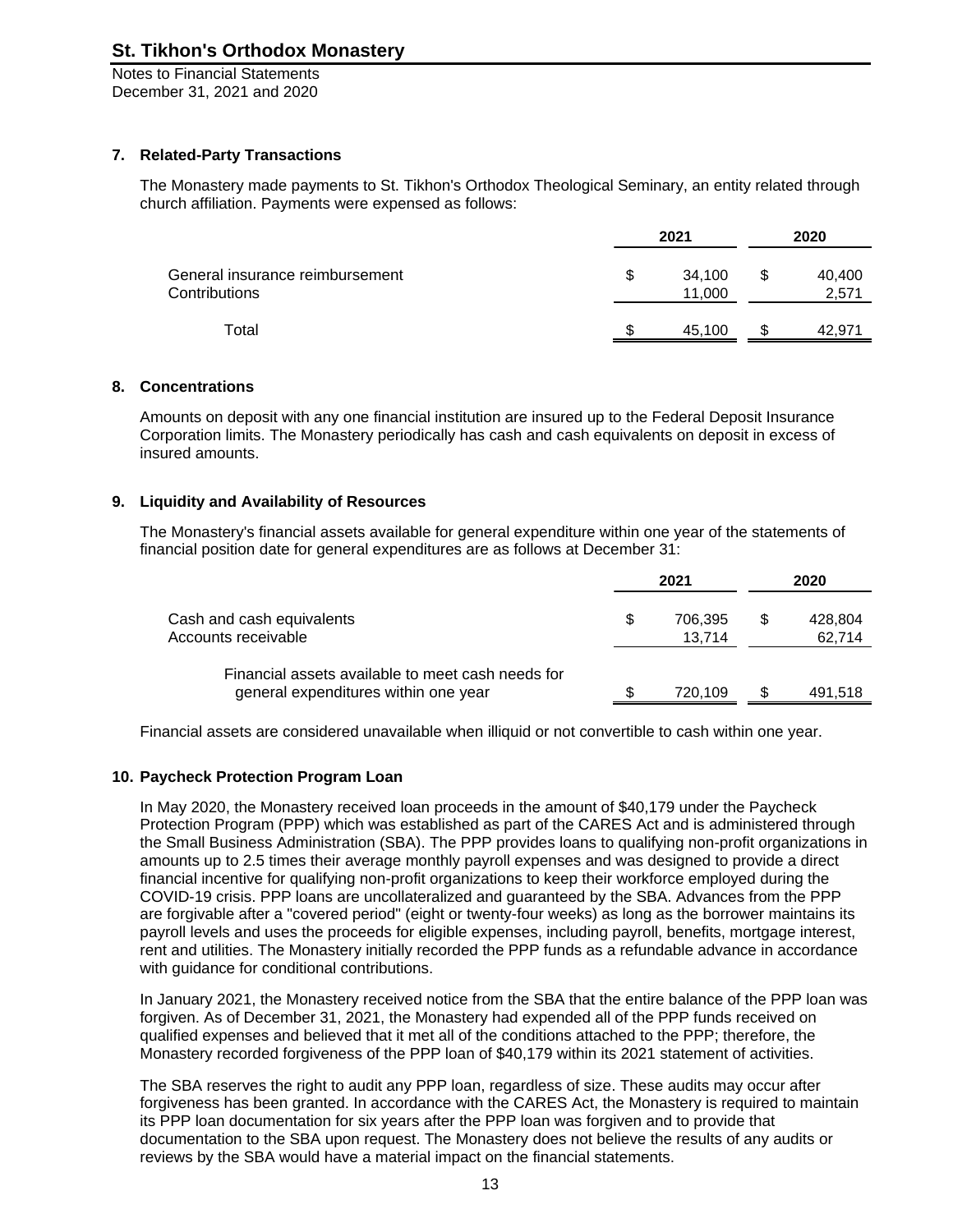Schedule of Financial Position by Department December 31, 2021

|                                        | <b>Monastery</b> |             | <b>Bookstore</b> |            | <b>Totals</b>   |
|----------------------------------------|------------------|-------------|------------------|------------|-----------------|
| <b>Assets</b>                          |                  |             |                  |            |                 |
| <b>Current Assets</b>                  |                  |             |                  |            |                 |
| Cash and cash equivalents              | \$               | 826,199     | \$               | 63,047     | \$<br>889,246   |
| Investments                            |                  | 3,062,627   |                  |            | 3,062,627       |
| Accounts receivable                    |                  |             |                  | 13,714     | 13,714          |
| Inventories                            |                  |             |                  | 214,496    | 214,496         |
| Total current assets                   |                  | 3,888,826   |                  | 291,257    | 4,180,083       |
| <b>Property and Equipment, Net</b>     |                  | 1,977,371   |                  | 502,857    | 2,480,228       |
| <b>Total assets</b>                    | \$               | 5,866,197   | \$               | 794,114    | \$<br>6,660,311 |
| <b>Liabilities and Net Assets</b>      |                  |             |                  |            |                 |
| <b>Current Liabilities</b>             |                  |             |                  |            |                 |
| Current portion of long-term debt      | \$               | 39,831      | \$               | 19,998     | \$<br>59,829    |
| Accounts payable                       |                  | 35,482      |                  | 15,198     | 50,680          |
| Interdepartmental (receivable) payable |                  | (1,035,536) |                  | 1,035,536  |                 |
| Payroll taxes payable                  |                  |             |                  | 7,000      | 7,000           |
| Sales tax payable                      |                  |             |                  | 917        | 917             |
| Deferred revenue                       |                  |             |                  | 1,799      | 1,799           |
| <b>Total current liabilities</b>       |                  | (960, 223)  |                  | 1,080,448  | 120,225         |
| <b>Long-Term Debt</b>                  |                  | 381,067     |                  | 228,851    | 609,918         |
| <b>Total liabilities</b>               |                  | (579, 156)  |                  | 1,309,299  | 730,143         |
| <b>Net Assets</b>                      |                  |             |                  |            |                 |
| Without donor restrictions             |                  | 3,199,875   |                  | (515, 185) | 2,684,690       |
| With donor restrictions                |                  | 3,245,478   |                  |            | 3,245,478       |
|                                        |                  |             |                  |            |                 |
| Total net assets                       |                  | 6,445,353   |                  | (515, 185) | 5,930,168       |
| Total liabilities and net assets       | \$               | 5,866,197   | \$               | 794,114    | \$<br>6,660,311 |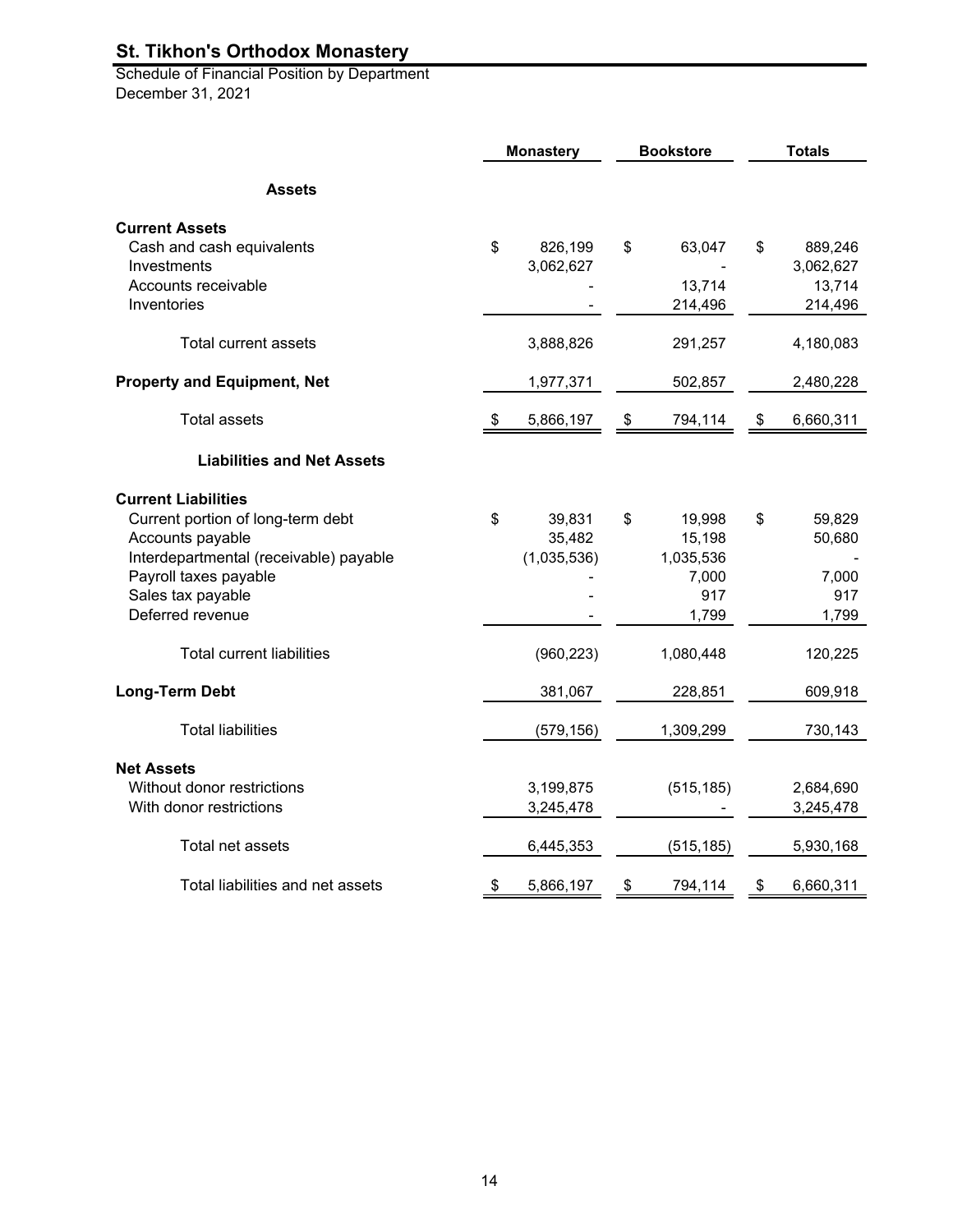**Schedule of Financial Position by Department** December 31, 2020

|                                        | <b>Monastery</b> |             | <b>Bookstore</b> |            | <b>Totals</b> |           |
|----------------------------------------|------------------|-------------|------------------|------------|---------------|-----------|
| <b>Assets</b>                          |                  |             |                  |            |               |           |
| <b>Current Assets</b>                  |                  |             |                  |            |               |           |
| Cash and cash equivalents              | \$               | 540,343     | \$               | 36,573     | \$            | 576,916   |
| Investments                            |                  | 3,026,076   |                  |            |               | 3,026,076 |
| Accounts receivable                    |                  | 17,478      |                  | 45,236     |               | 62,714    |
| Inventories                            |                  |             |                  | 248,642    |               | 248,642   |
| Total current assets                   |                  | 3,583,897   |                  | 330,451    |               | 3,914,348 |
| <b>Property and Equipment, Net</b>     |                  | 1,624,894   |                  | 549,431    |               | 2,174,325 |
| <b>Total assets</b>                    | \$               | 5,208,791   | \$               | 879,882    | \$            | 6,088,673 |
| <b>Liabilities and Net Assets</b>      |                  |             |                  |            |               |           |
| <b>Current Liabilities</b>             |                  |             |                  |            |               |           |
| Current portion of long-term debt      | \$               | 46,406      | \$               | 18,930     | \$            | 65,336    |
| Accounts payable                       |                  | 6,724       |                  | 167        |               | 6,891     |
| Interdepartmental (receivable) payable |                  | (1,028,915) |                  | 1,028,915  |               |           |
| Payroll taxes payable                  |                  |             |                  | 4,608      |               | 4,608     |
| Sales tax payable                      |                  |             |                  | 597        |               | 597       |
| Deferred revenue                       |                  |             |                  | 1,112      |               | 1,112     |
| Refundable advance                     |                  |             |                  | 40,179     |               | 40,179    |
| <b>Total current liabilities</b>       |                  | (975, 785)  |                  | 1,094,508  |               | 118,723   |
| <b>Long-Term Debt</b>                  |                  | 409,170     |                  | 247,963    |               | 657,133   |
| <b>Total liabilities</b>               |                  | (566, 615)  |                  | 1,342,471  |               | 775,856   |
| <b>Net Assets</b>                      |                  |             |                  |            |               |           |
| Without donor restrictions             |                  | 2,601,218   |                  | (462, 589) |               | 2,138,629 |
| With donor restrictions                |                  | 3,174,188   |                  |            |               | 3,174,188 |
| Total net assets                       |                  | 5,775,406   |                  | (462, 589) |               | 5,312,817 |
| Total liabilities and net assets       | \$               | 5,208,791   | \$               | 879,882    | \$            | 6,088,673 |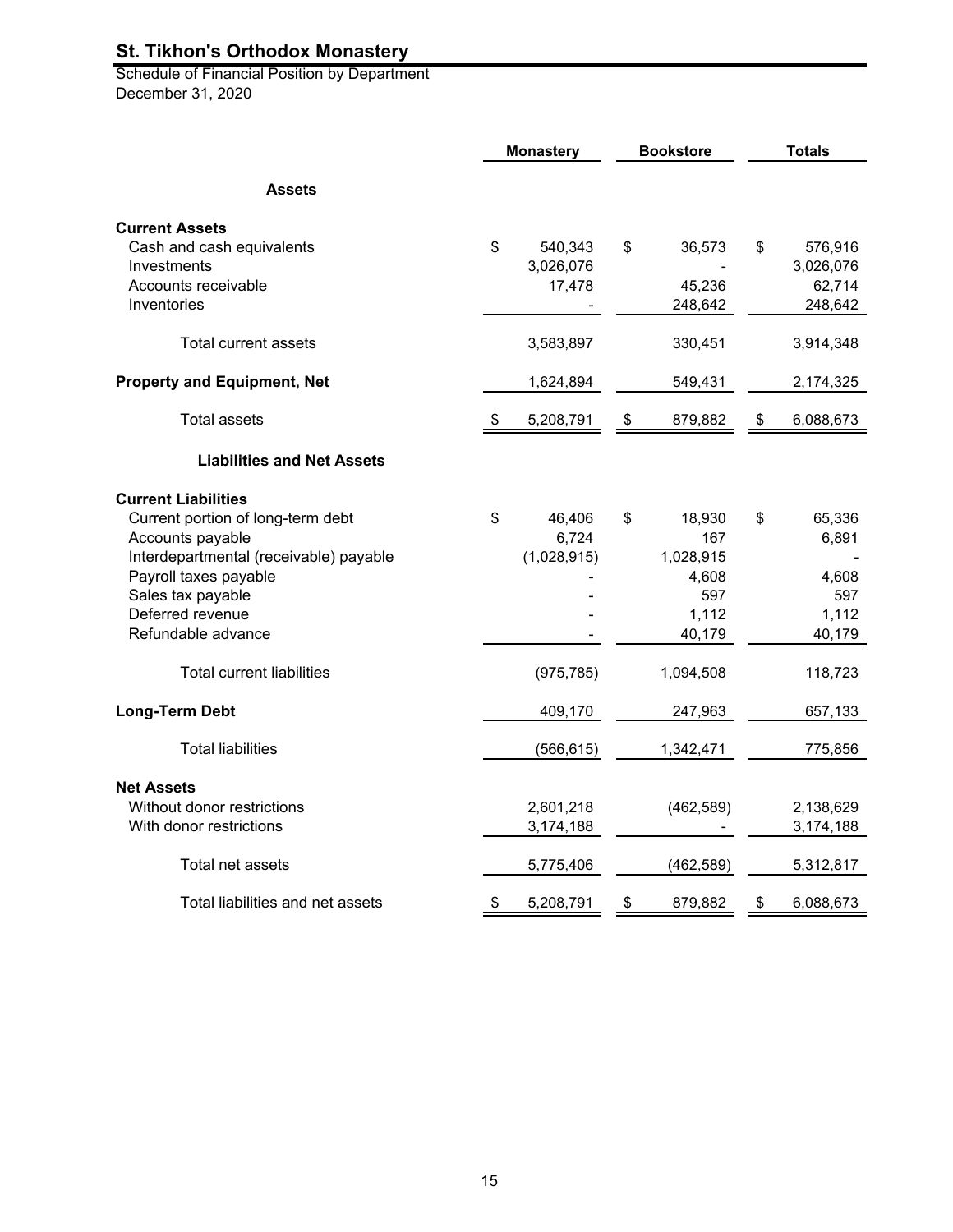Schedule of Activities by Department Year Ended December 31, 2021

|                                       | <b>Without</b><br><b>Donor</b><br><b>Restrictions</b><br><b>Monastery</b> | With<br>Donor<br><b>Restrictions</b><br><b>Monastery</b> | <b>Without</b><br>Donor<br><b>Restrictions</b><br><b>Bookstore</b> |    | <b>Totals</b> |  |
|---------------------------------------|---------------------------------------------------------------------------|----------------------------------------------------------|--------------------------------------------------------------------|----|---------------|--|
| <b>Support and Revenue</b>            |                                                                           |                                                          |                                                                    |    |               |  |
| Contributions                         | \$<br>1,232,061                                                           | \$<br>71,290                                             | \$<br>51,086                                                       | \$ | 1,354,437     |  |
| <b>Bookstore</b>                      |                                                                           |                                                          | 814,693                                                            |    | 814,693       |  |
| Investment income                     | 354,259                                                                   |                                                          | 23                                                                 |    | 354,282       |  |
| Cemetery plots                        | 86,725                                                                    |                                                          |                                                                    |    | 86,725        |  |
| Paycheck Protection                   |                                                                           |                                                          |                                                                    |    |               |  |
| Program loan                          |                                                                           |                                                          | 40,179                                                             |    | 40,179        |  |
| <b>Bequests</b>                       | 25,661                                                                    |                                                          |                                                                    |    | 25,661        |  |
| Assessment and dues                   | 13,100                                                                    |                                                          |                                                                    |    | 13,100        |  |
| <b>Activities</b>                     | 12,062                                                                    |                                                          | 1,847                                                              |    | 13,909        |  |
| Iconography projects                  |                                                                           |                                                          | 3,100                                                              |    | 3,100         |  |
| Other income                          | 500                                                                       |                                                          | 114                                                                |    | 614           |  |
| Total support and                     |                                                                           |                                                          |                                                                    |    |               |  |
| revenue                               | 1,724,368                                                                 | 71,290                                                   | 911,042                                                            |    | 2,706,700     |  |
| <b>Expenses</b>                       |                                                                           |                                                          |                                                                    |    |               |  |
| Operating                             | 707,658                                                                   |                                                          | 260,769                                                            |    | 968,427       |  |
| Personnel                             | 165,899                                                                   |                                                          | 285,236                                                            |    | 451,135       |  |
| Cost of goods sold                    |                                                                           |                                                          | 391,558                                                            |    | 391,558       |  |
| Administrative                        | 94,390                                                                    |                                                          | 53,155                                                             |    | 147,545       |  |
| Fundraising, special events           | 76,302                                                                    |                                                          | 30,218                                                             |    | 106,520       |  |
| Interest                              | 7,862                                                                     |                                                          | 14,949                                                             |    | 22,811        |  |
| Royalties expense                     |                                                                           |                                                          | 1,353                                                              |    | 1,353         |  |
| <b>Total expenses</b>                 | 1,052,111                                                                 |                                                          | 1,037,238                                                          |    | 2,089,349     |  |
| <b>Transfers (to) from Affiliates</b> | (73,600)                                                                  |                                                          | 73,600                                                             |    |               |  |
| Increase (decrease)                   |                                                                           |                                                          |                                                                    |    |               |  |
| in net assets                         | \$<br>598,657                                                             | \$<br>71,290                                             | \$<br>(52, 596)                                                    | \$ | 617,351       |  |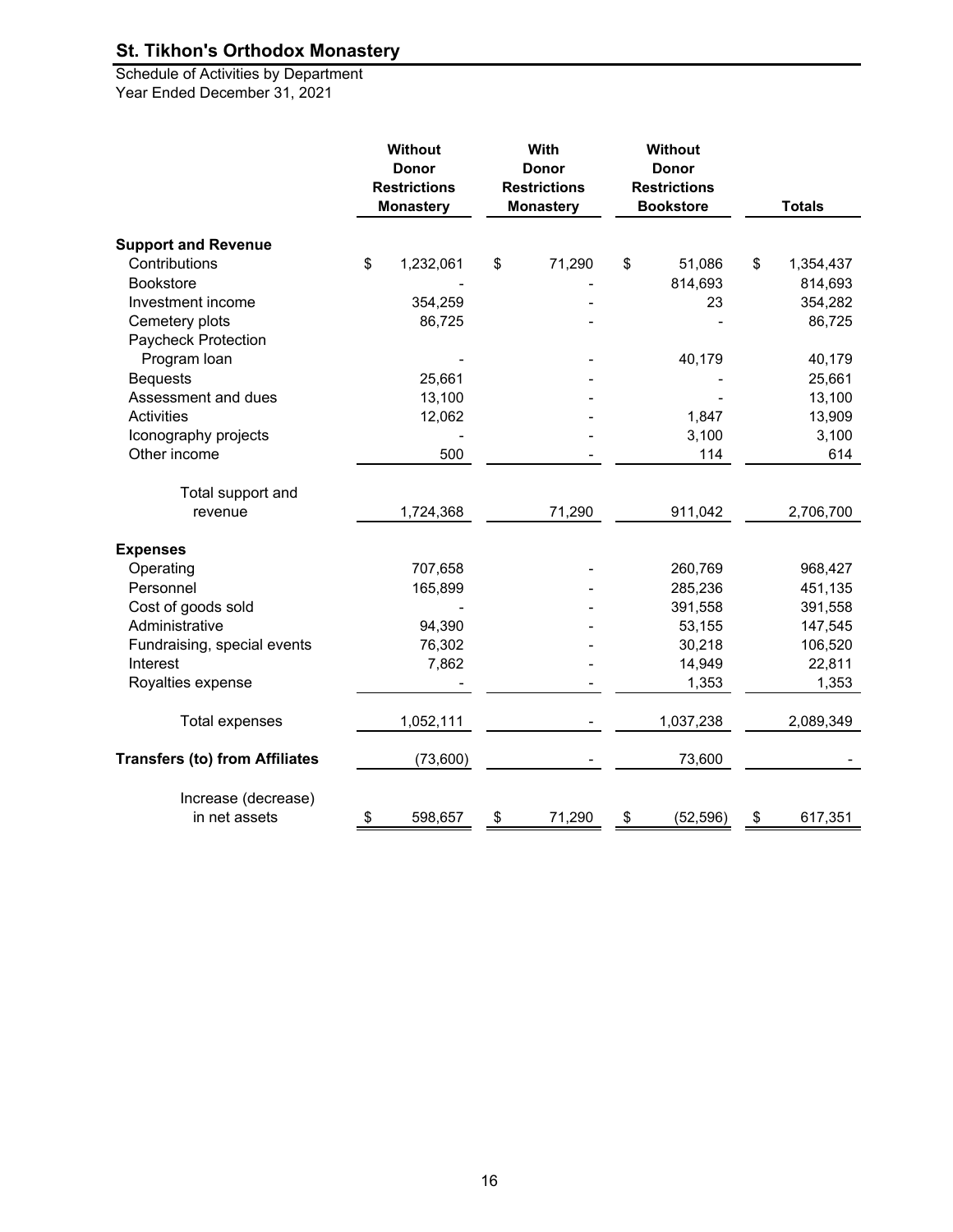Schedule of Activities by Department Year Ended December 31, 2020

|                             | <b>Without</b><br><b>Donor</b><br><b>Restrictions</b><br><b>Monastery</b> | With<br><b>Donor</b><br><b>Restrictions</b><br><b>Monastery</b> | Without<br><b>Donor</b><br><b>Restrictions</b><br><b>Bookstore</b> | <b>Totals</b>   |
|-----------------------------|---------------------------------------------------------------------------|-----------------------------------------------------------------|--------------------------------------------------------------------|-----------------|
| <b>Support and Revenue</b>  |                                                                           |                                                                 |                                                                    |                 |
| Contributions               | \$<br>758,430                                                             | \$<br>3,053,141                                                 | \$<br>45,000                                                       | \$<br>3,856,571 |
| <b>Bookstore</b>            |                                                                           |                                                                 | 640,776                                                            | 640,776         |
| Investment income           | 104,322                                                                   |                                                                 |                                                                    | 104,322         |
| Cemetery plots              | 70,765                                                                    |                                                                 |                                                                    | 70,765          |
| <b>Bequests</b>             | 31,280                                                                    |                                                                 |                                                                    | 31,280          |
| Assessment and dues         | 12,450                                                                    |                                                                 |                                                                    | 12,450          |
| Activities                  | 2,100                                                                     |                                                                 |                                                                    | 2,100           |
| Other income                | 673                                                                       |                                                                 | 92                                                                 | 765             |
| Total support and           |                                                                           |                                                                 |                                                                    |                 |
| revenue                     | 980,020                                                                   | 3,053,141                                                       | 685,868                                                            | 4,719,029       |
| <b>Expenses</b>             |                                                                           |                                                                 |                                                                    |                 |
| Operating                   | 425,699                                                                   |                                                                 | 214,861                                                            | 640,560         |
| Personnel                   | 149,472                                                                   |                                                                 | 216,811                                                            | 366,283         |
| Cost of goods sold          |                                                                           |                                                                 | 325,332                                                            | 325,332         |
| Administrative              | 91,185                                                                    |                                                                 | 54,223                                                             | 145,408         |
| Fundraising, special events | 25,187                                                                    |                                                                 | 33,458                                                             | 58,645          |
| Interest                    | 2,956                                                                     |                                                                 | 15,966                                                             | 18,922          |
| Royalties expense           |                                                                           |                                                                 | 2,700                                                              | 2,700           |
| <b>Total expenses</b>       | 694,499                                                                   |                                                                 | 863,351                                                            | 1,557,850       |
| Increase (decrease)         |                                                                           |                                                                 |                                                                    |                 |
| in net assets               | \$<br>285,521                                                             | \$<br>3,053,141                                                 | \$<br>(177, 483)                                                   | \$<br>3,161,179 |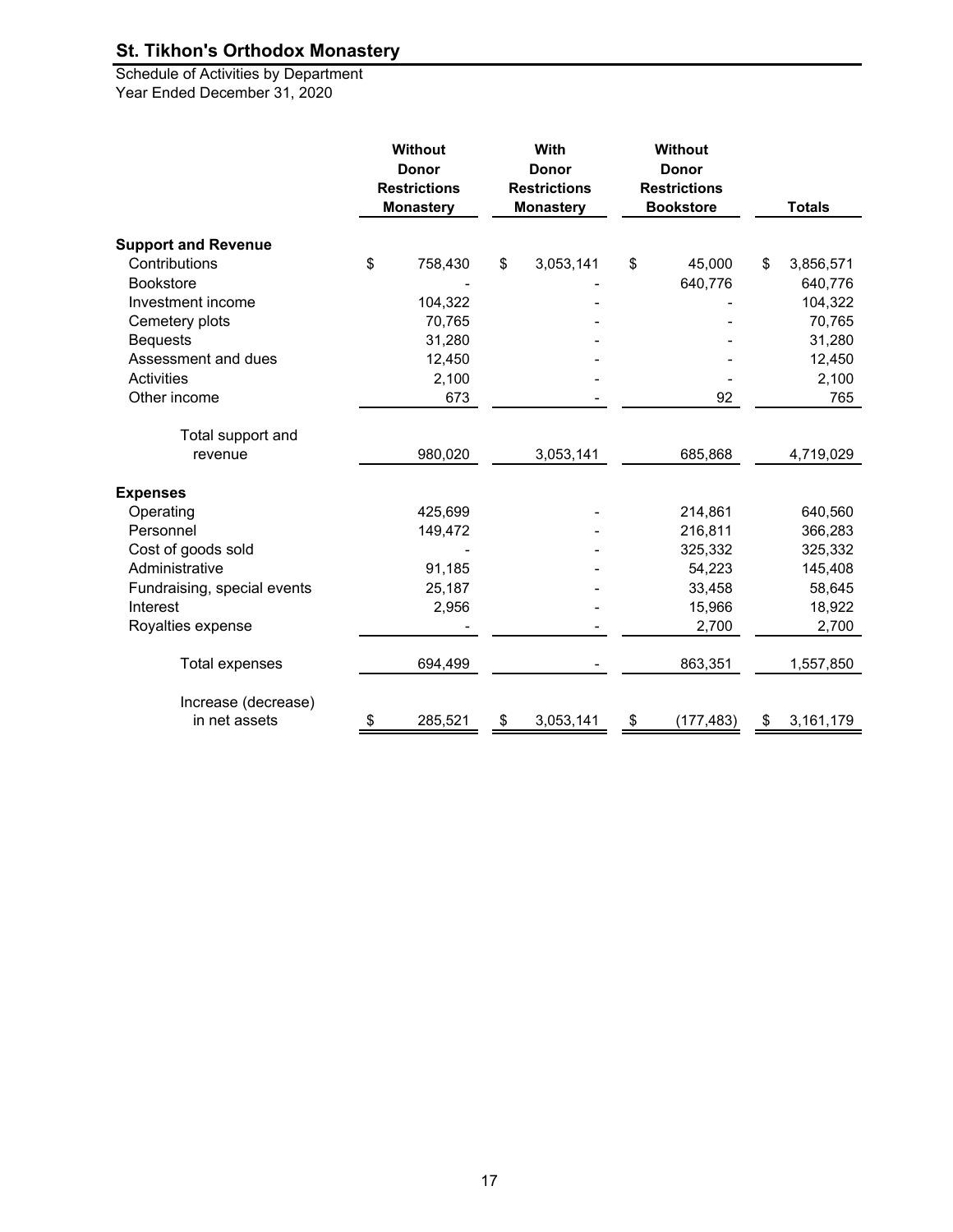Schedule of Operating, Personnel and Administrative Expenses by Department Year Ended December 31, 2021

|                                          | <b>Monastery</b> |         | <b>Bookstore</b> |         | <b>Totals</b> |         |
|------------------------------------------|------------------|---------|------------------|---------|---------------|---------|
| Operating                                |                  |         |                  |         |               |         |
| Depreciation and amortization            | \$               | 114,427 | \$               | 47,411  | \$            | 161,838 |
|                                          |                  |         |                  | 1,676   |               | 151,239 |
| Repairs and maintenance<br>Chamber choir |                  | 149,563 |                  | 110,775 |               | 110,775 |
| Contributions and stipends               |                  | 105,704 |                  |         |               | 105,704 |
|                                          |                  | 99,059  |                  | 2,403   |               |         |
| <b>Supplies</b><br><b>Utilities</b>      |                  |         |                  |         |               | 101,462 |
|                                          |                  | 64,757  |                  | 14,319  |               | 79,076  |
| Liturgical                               |                  | 51,131  |                  |         |               | 51,131  |
| Equipment                                |                  | 46,353  |                  |         |               | 46,353  |
| Insurance                                |                  | 908     |                  | 34,100  |               | 35,008  |
| Assessments and dues                     |                  | 19,729  |                  | 5,953   |               | 25,682  |
| Credit card fees                         |                  | 11      |                  | 23,459  |               | 23,470  |
| Telephone                                |                  | 12,947  |                  | 8,741   |               | 21,688  |
| Security                                 |                  | 20,334  |                  |         |               | 20,334  |
| Cemetery costs                           |                  | 19,500  |                  |         |               | 19,500  |
| Architect fees                           |                  |         |                  | 8,000   |               | 8,000   |
| <b>Bank</b> fees                         |                  | 3,235   |                  | 3,932   |               | 7,167   |
| <b>Total operating</b>                   | \$               | 707,658 | \$               | 260,769 | \$            | 968,427 |
| <b>Personnel</b>                         |                  |         |                  |         |               |         |
| Salary and wages                         | \$               |         | \$               | 264,112 | \$            | 264,112 |
| Maintenance and support                  |                  | 115,865 |                  |         |               | 115,865 |
| Health insurance                         |                  | 50,034  |                  | 120     |               | 50,154  |
| Payroll taxes                            |                  |         |                  | 21,004  |               | 21,004  |
| Total personnel                          | \$               | 165,899 | \$               | 285,236 | \$            | 451,135 |
| <b>Administrative</b>                    |                  |         |                  |         |               |         |
| Automobile                               | \$               | 38,174  | \$               |         | \$            | 38,174  |
| Office supplies                          |                  | 18,455  |                  | 17,689  |               | 36,144  |
| Salary and wages                         |                  |         |                  | 23,459  |               | 23,459  |
| Professional fees                        |                  | 10,159  |                  | 10,890  |               |         |
| Travel                                   |                  |         |                  |         |               | 21,049  |
|                                          |                  | 19,847  |                  |         |               | 19,847  |
| Advertising                              |                  | 7,755   |                  | 1,117   |               | 8,872   |
| Total administrative                     | \$               | 94,390  | \$               | 53,155  | \$            | 147,545 |